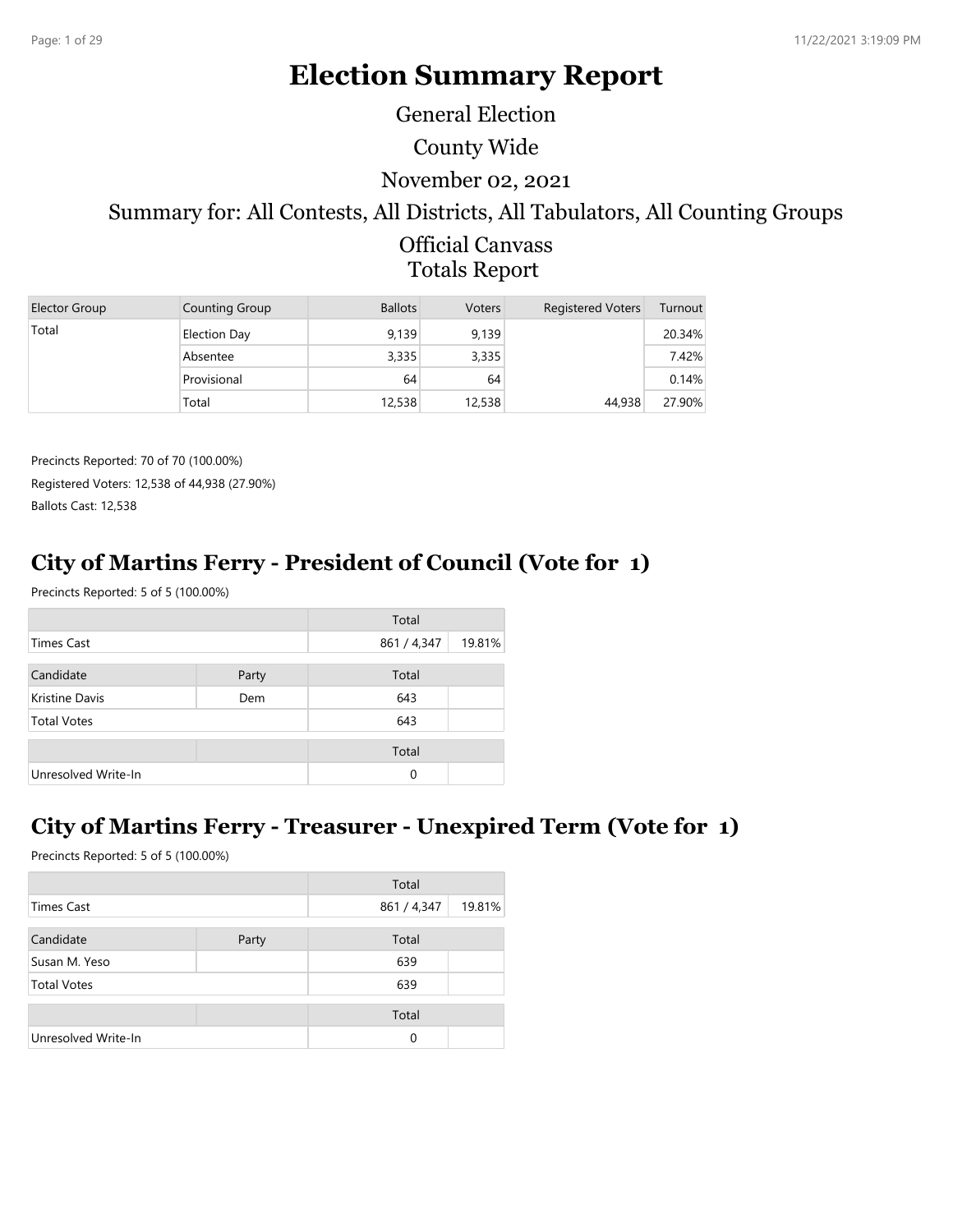### **City of Martins Ferry - Council at Large (Vote for 3)**

Precincts Reported: 5 of 5 (100.00%)

|                     |       | Total       |        |
|---------------------|-------|-------------|--------|
| <b>Times Cast</b>   |       | 861 / 4,347 | 19.81% |
| Candidate           | Party | Total       |        |
| Thomas J. Burns     | Dem   | 384         |        |
| John A. Regis Sr.   | Dem   | 496         |        |
| Jim Schramm         | Dem   | 485         |        |
| <b>Total Votes</b>  |       | 1,365       |        |
|                     |       | Total       |        |
| Unresolved Write-In |       | $\Omega$    |        |

### **City of Martins Ferry - First Ward Council (Vote for 1)**

Precincts Reported: 1 of 1 (100.00%)

|                     |       | Total       |        |
|---------------------|-------|-------------|--------|
| Times Cast          |       | 275 / 1,087 | 25.30% |
| Candidate           | Party | Total       |        |
| Robert P. Hunker    | Rep   | 195         |        |
| <b>Total Votes</b>  |       | 195         |        |
|                     |       | Total       |        |
| Unresolved Write-In |       | 0           |        |

## **City of Martins Ferry - Second Ward Council (Vote for 1)**

Precincts Reported: 1 of 1 (100.00%)

|                      |       | Total       |        |
|----------------------|-------|-------------|--------|
| Times Cast           |       | 231 / 1,261 | 18.32% |
|                      |       |             |        |
| Candidate            | Party | Total       |        |
| <b>Bruce Shrodes</b> | Rep   | 180         |        |
| <b>Total Votes</b>   |       | 180         |        |
|                      |       |             |        |
|                      |       | Total       |        |
| Unresolved Write-In  |       | $\Omega$    |        |

### **City of Martins Ferry - Third Ward Council (Vote for 1)**

|                      |       | Total     |        |
|----------------------|-------|-----------|--------|
| Times Cast           |       | 176 / 893 | 19.71% |
| Candidate            | Party | Total     |        |
| Suzanne C. Armstrong | Dem   | 125       |        |
| <b>Total Votes</b>   |       | 125       |        |
|                      |       | Total     |        |
| Unresolved Write-In  |       | 0         |        |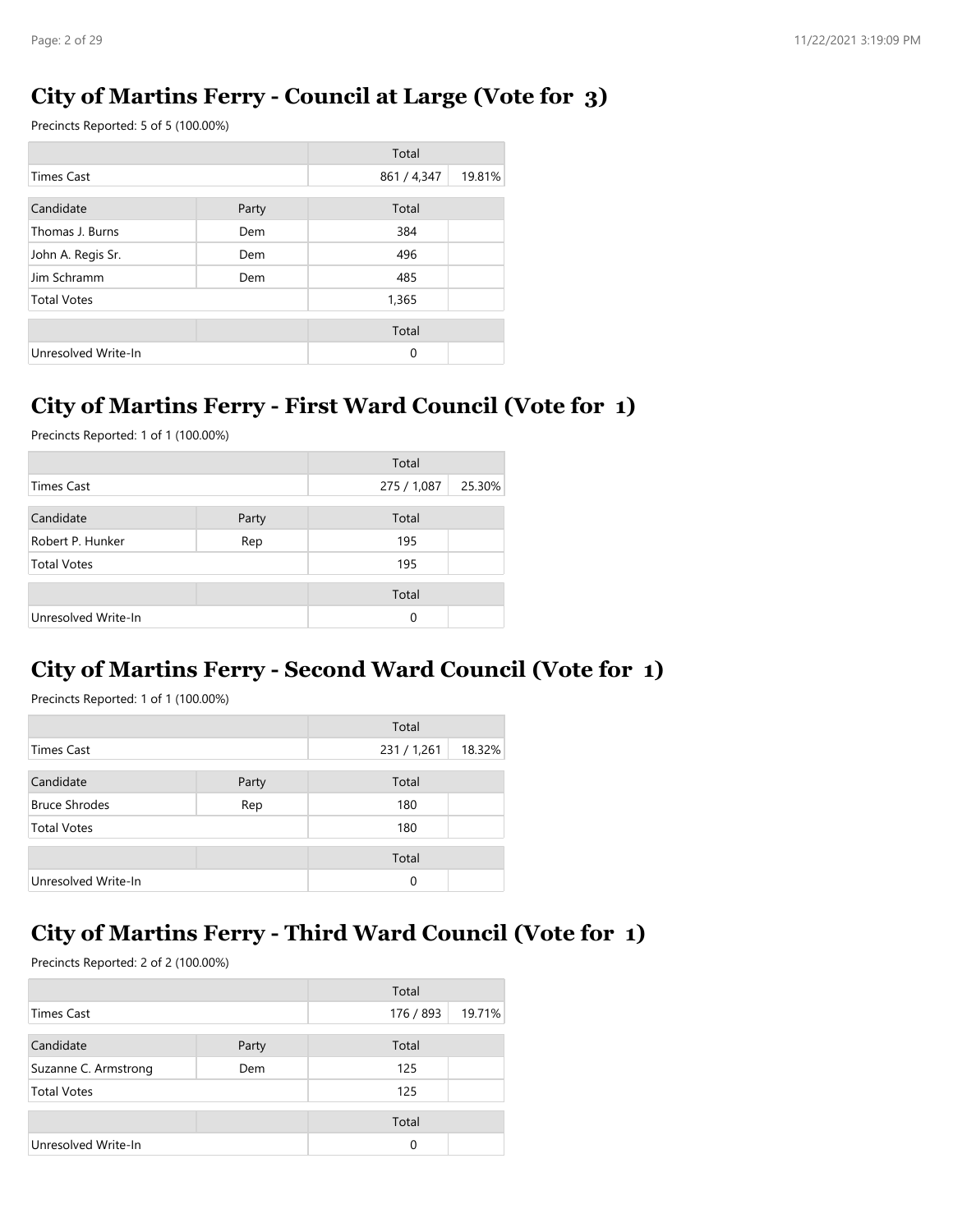## **City of Martins Ferry - Fourth Ward Council (Vote for 1)**

Precincts Reported: 1 of 1 (100.00%)

|                     |       | Total       |        |
|---------------------|-------|-------------|--------|
| Times Cast          |       | 179 / 1,106 | 16.18% |
| Candidate           | Party | Total       |        |
| <b>Rick Rodgers</b> | Dem   | 123         |        |
| <b>Total Votes</b>  |       | 123         |        |
|                     |       | Total       |        |
| Unresolved Write-In |       | 0           |        |

## **City of St. Clairsville - President of Council (Vote for 1)**

Precincts Reported: 7 of 7 (100.00%)

|                     |       | Total         |        |
|---------------------|-------|---------------|--------|
| <b>Times Cast</b>   |       | 1,231 / 3,800 | 32.39% |
| Candidate           | Party | Total         |        |
| James C. Velas      |       | 895           |        |
| <b>Total Votes</b>  |       | 895           |        |
|                     |       | Total         |        |
| Unresolved Write-In |       | 0             |        |

### **City of St. Clairsville - First Ward Council (Vote for 1)**

Precincts Reported: 1 of 1 (100.00%)

|                     |       | Total   |        |
|---------------------|-------|---------|--------|
| Times Cast          |       | 228/608 | 37.50% |
| Candidate           | Party | Total   |        |
| John Swan           |       | 69      |        |
| Donald Vincenzo     |       | 152     |        |
| <b>Total Votes</b>  |       | 221     |        |
|                     |       | Total   |        |
| Unresolved Write-In |       | 0       |        |

### **City of St. Clairsville - Second Ward Council (Vote for 1)**

|                     |       | Total       |        |
|---------------------|-------|-------------|--------|
| <b>Times Cast</b>   |       | 424 / 1,290 | 32.87% |
| Candidate           | Party | Total       |        |
| <b>Bill Brooks</b>  |       | 180         |        |
| Jeff Thrash         |       | 205         |        |
| <b>Total Votes</b>  |       | 385         |        |
|                     |       | Total       |        |
| Unresolved Write-In |       | $\Omega$    |        |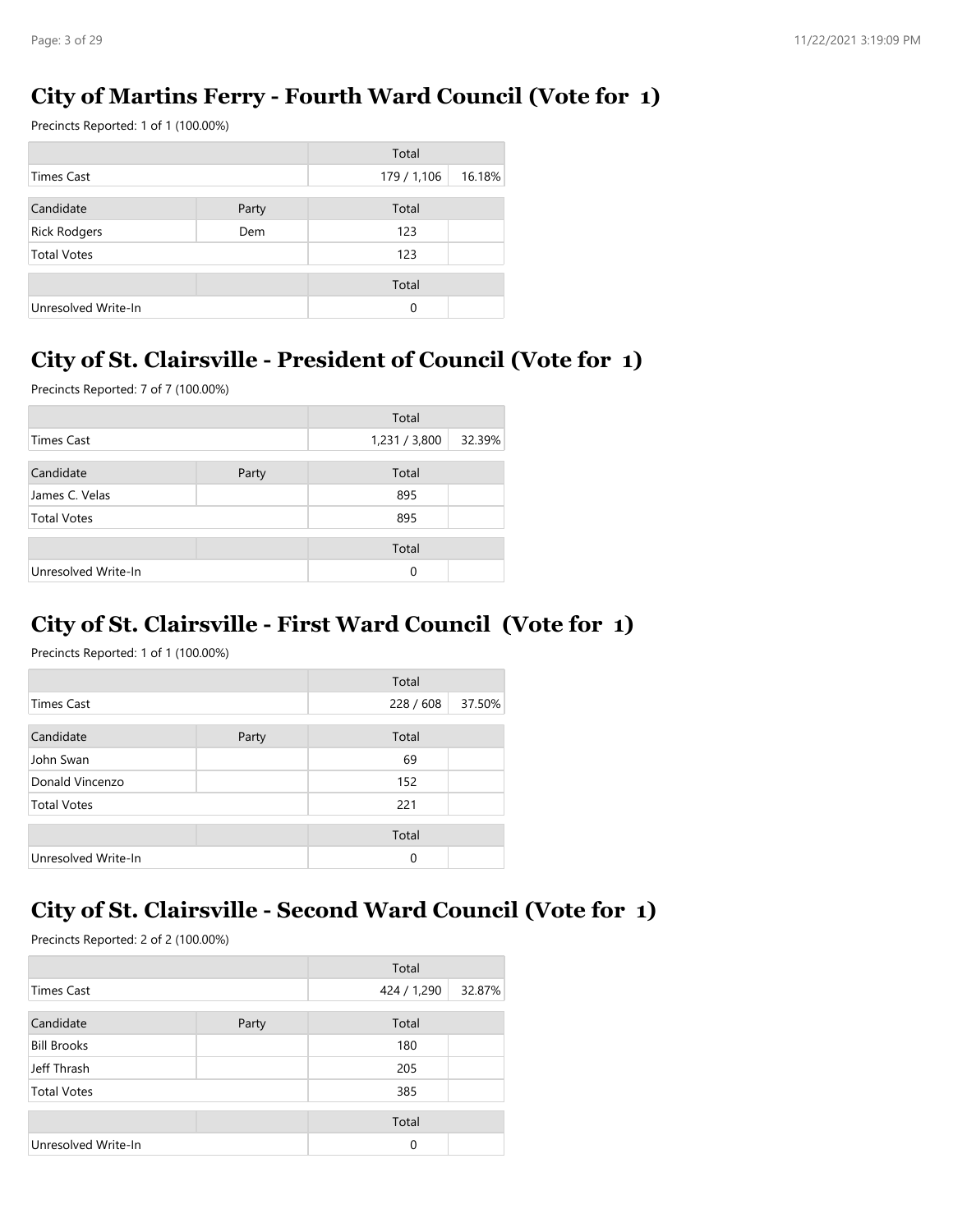### **City of St. Clairsville - Third Ward Council (Vote for 1)**

Precincts Reported: 2 of 2 (100.00%)

|                     |       | Total    |        |
|---------------------|-------|----------|--------|
| Times Cast          |       | 311/972  | 32.00% |
| Candidate           | Party | Total    |        |
| Mark A. Thomas      |       | 89       |        |
| <b>Total Votes</b>  |       | 89       |        |
|                     |       | Total    |        |
| Unresolved Write-In |       | $\Omega$ |        |

## **City of St. Clairsville - Fourth Ward Council (Vote for 1)**

Precincts Reported: 2 of 2 (100.00%)

|                     |       | Total     |        |
|---------------------|-------|-----------|--------|
| <b>Times Cast</b>   |       | 268 / 930 | 28.82% |
| Candidate           | Party | Total     |        |
| Terra Butler        |       | 148       |        |
| Terry Pugh          |       | 106       |        |
| <b>Total Votes</b>  |       | 254       |        |
|                     |       | Total     |        |
| Unresolved Write-In |       | $\Omega$  |        |

### **Village of Barnesville - Village Council (Vote for 4)**

|                      |       | Total       |        |
|----------------------|-------|-------------|--------|
| <b>Times Cast</b>    |       | 674 / 2,552 | 26.41% |
| Candidate            |       | Total       |        |
|                      | Party |             |        |
| Steven Hill          |       | 359         |        |
| Tony C. Johnson      |       | 331         |        |
| Leslie Tickhill      |       | 412         |        |
| Courtney Valine      |       | 265         |        |
| <b>Brian Yarnall</b> |       | 484         |        |
| <b>Total Votes</b>   |       | 1,851       |        |
|                      |       | Total       |        |
|                      |       |             |        |
| Unresolved Write-In  |       | $\Omega$    |        |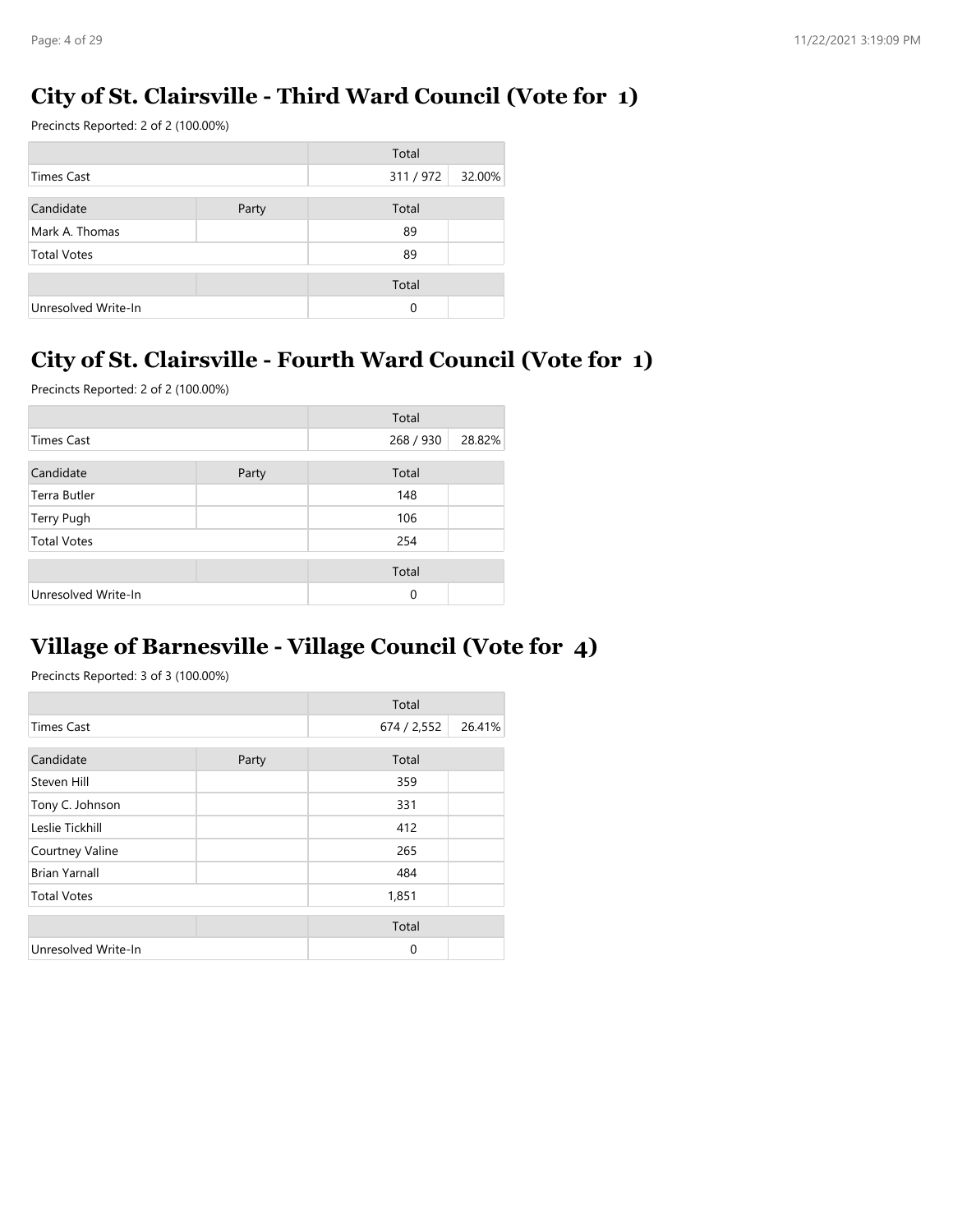### **Village of Bellaire - Mayor (Vote for 1)**

Precincts Reported: 3 of 3 (100.00%)

|                     |                 | Total       |        |
|---------------------|-----------------|-------------|--------|
| <b>Times Cast</b>   |                 | 529 / 2,490 | 21.24% |
| Candidate           | Party           | Total       |        |
| Michael W. Doyle    |                 | 220         |        |
| <b>Total Votes</b>  |                 | 479         |        |
|                     |                 | Total       |        |
| Edward L. Marling   | <b>WRITE-IN</b> | 250         |        |
| Unresolved Write-In |                 | 9           |        |

## **Village of Bellaire - Clerk Treasurer (Vote for 1)**

Precincts Reported: 3 of 3 (100.00%)

|                         |       | Total       |        |
|-------------------------|-------|-------------|--------|
| Times Cast              |       | 529 / 2,490 | 21.24% |
| Candidate               | Party | Total       |        |
| No Valid Petition Filed |       |             |        |
| <b>Total Votes</b>      |       | 0           |        |
|                         |       | Total       |        |
| Unresolved Write-In     |       | 0           |        |

## **Village of Bellaire - Village Council (Vote for 4)**

Precincts Reported: 3 of 3 (100.00%)

|                     |       | Total       |        |
|---------------------|-------|-------------|--------|
| <b>Times Cast</b>   |       | 529 / 2,490 | 21.24% |
| Candidate           | Party | Total       |        |
| Robert Kapral       |       | 293         |        |
| Jerry Olack         |       | 306         |        |
| <b>Total Votes</b>  |       | 599         |        |
|                     |       | Total       |        |
| Unresolved Write-In |       | $\Omega$    |        |

### **Village of Belmont - Village Council (Vote for 4)**

|                     |       | Total    |        |
|---------------------|-------|----------|--------|
| <b>Times Cast</b>   |       | 99 / 317 | 31.23% |
| Candidate           | Party | Total    |        |
| Derek Cain          |       | 69       |        |
| Michael H. Murphy   |       | 70       |        |
| <b>Beverly Yoe</b>  |       | 59       |        |
| <b>Total Votes</b>  |       | 198      |        |
|                     |       | Total    |        |
| Unresolved Write-In |       | $\Omega$ |        |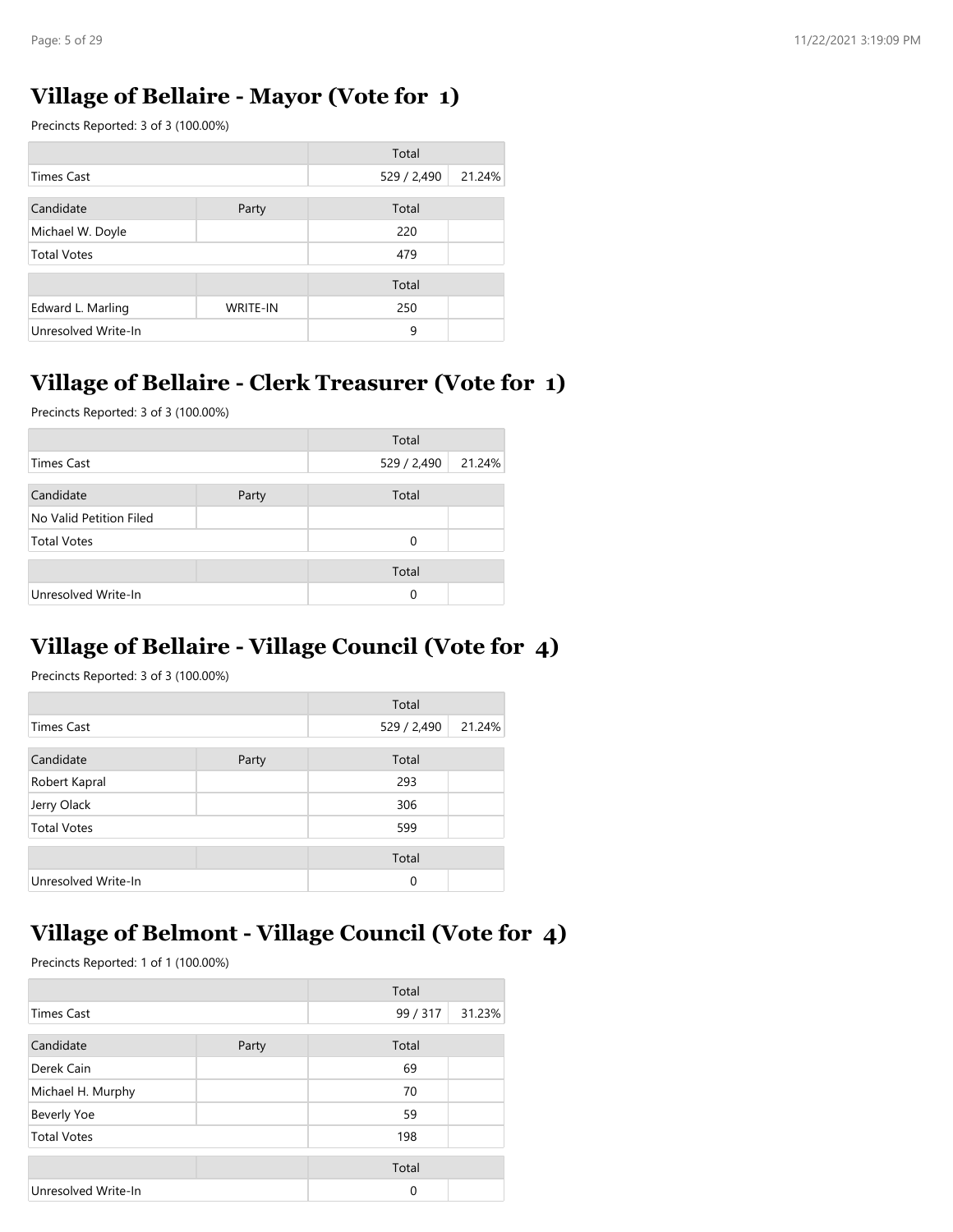## **Village of Belmont - Board of Public Affairs (Vote for 1)**

Precincts Reported: 1 of 1 (100.00%)

|                     |       | Total    |        |
|---------------------|-------|----------|--------|
| Times Cast          |       | 99 / 317 | 31.23% |
| Candidate           | Party | Total    |        |
| Jerry McCombs       |       | 78       |        |
| <b>Total Votes</b>  |       | 78       |        |
|                     |       | Total    |        |
| Unresolved Write-In |       | $\Omega$ |        |

## **Village of Bethesda - Village Council (Vote for 4)**

Precincts Reported: 1 of 1 (100.00%)

|                     |       | Total     |        |
|---------------------|-------|-----------|--------|
| <b>Times Cast</b>   |       | 245 / 816 | 30.02% |
| Candidate           | Party | Total     |        |
| Jordan L. Castello  |       | 96        |        |
| Zachery Gaston      |       | 108       |        |
| Joshua Haught       |       | 69        |        |
| Charles R. Little   |       | 102       |        |
| Carol A. Merritt    |       | 105       |        |
| Linda Reeves        |       | 94        |        |
| Ruth A. Saffell     |       | 114       |        |
| Jay Van Horn        |       | 114       |        |
| <b>Total Votes</b>  |       | 802       |        |
|                     |       | Total     |        |
| Unresolved Write-In |       | $\Omega$  |        |

## **Village of Bridgeport - Mayor - Unexpired Term (Vote for 1)**

|                     |       | Total       |        |
|---------------------|-------|-------------|--------|
| Times Cast          |       | 280 / 1,156 | 24.22% |
| Candidate           | Party | Total       |        |
| Norma J. Teasdale   |       | 216         |        |
| <b>Total Votes</b>  |       | 216         |        |
|                     |       | Total       |        |
| Unresolved Write-In |       | 0           |        |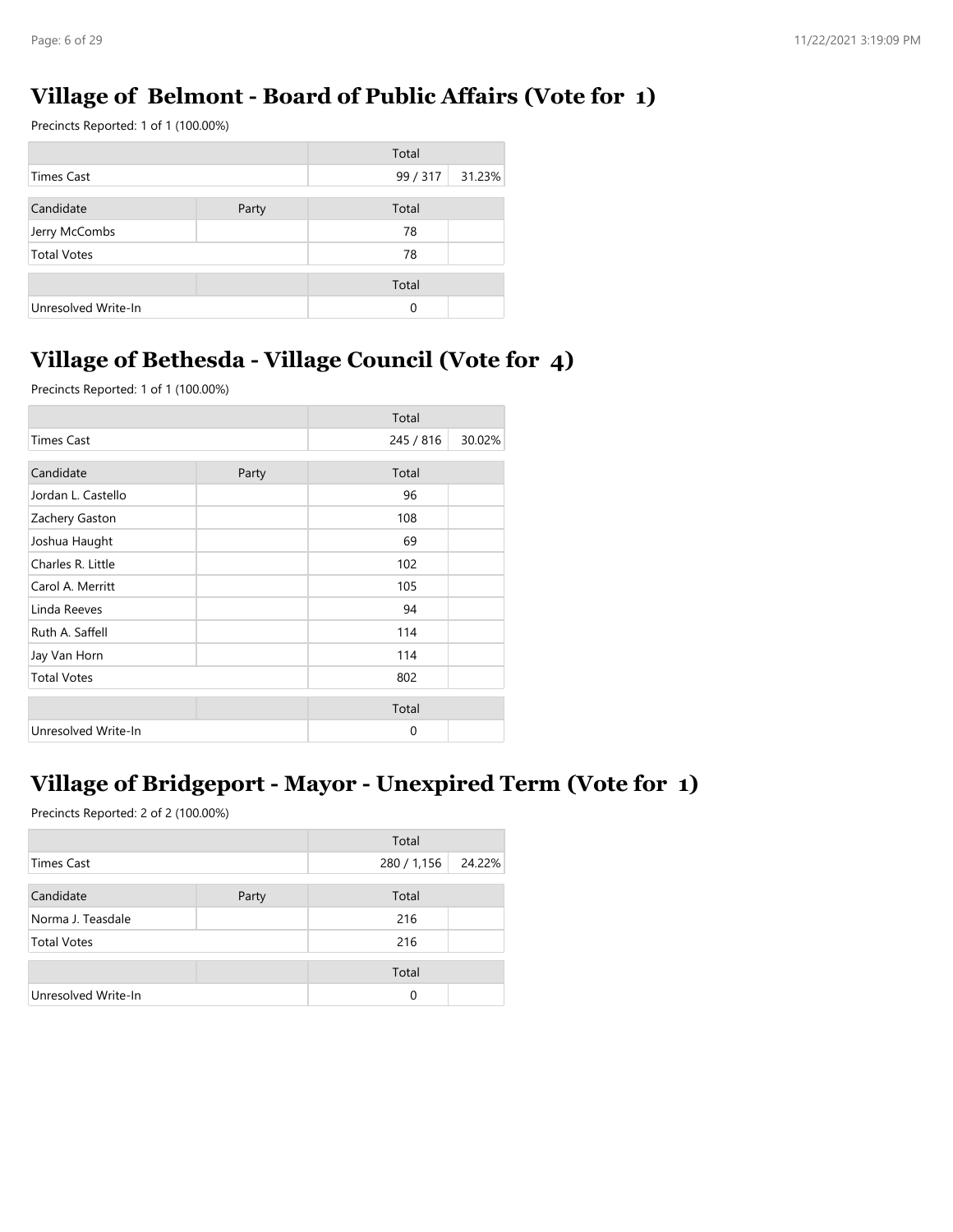## **Village of Bridgeport - Village Council (Vote for 4)**

Precincts Reported: 2 of 2 (100.00%)

|                      |       | Total       |        |
|----------------------|-------|-------------|--------|
| Times Cast           |       | 280 / 1,156 | 24.22% |
| Candidate            |       | Total       |        |
|                      | Party |             |        |
| Robert M. Bennington |       | 146         |        |
| Benjamin Lenz        |       | 154         |        |
| <b>Total Votes</b>   |       | 300         |        |
|                      |       | Total       |        |
| Unresolved Write-In  |       | $\Omega$    |        |

### **Village of Bridgeport - Board of Public Affairs (Vote for 1)**

Precincts Reported: 2 of 2 (100.00%)

|                         |       | Total       |        |
|-------------------------|-------|-------------|--------|
| <b>Times Cast</b>       |       | 280 / 1,156 | 24.22% |
|                         |       |             |        |
| Candidate               | Party | Total       |        |
| No Valid Petition Filed |       |             |        |
| <b>Total Votes</b>      |       | 0           |        |
|                         |       | Total       |        |
|                         |       |             |        |
| Unresolved Write-In     |       | 0           |        |

### **Village of Brookside - Mayor - Unexpired Term (Vote for 1)**

Precincts Reported: 1 of 1 (100.00%)

|                     |       | Total     |        |
|---------------------|-------|-----------|--------|
| Times Cast          |       | 153 / 422 | 36.26% |
| Candidate           | Party | Total     |        |
| Richard L. Kurner   |       | 137       |        |
| <b>Total Votes</b>  |       | 137       |        |
|                     |       | Total     |        |
| Unresolved Write-In |       | $\Omega$  |        |

# **Village of Brookside - Village Council (Vote for 4)**

|                     |       | Total     |        |
|---------------------|-------|-----------|--------|
| <b>Times Cast</b>   |       | 153 / 422 | 36.26% |
| Candidate           | Party | Total     |        |
| Paula Curtin        |       | 91        |        |
| Sara Mudrick        |       | 81        |        |
| Michael L. Tully    |       | 79        |        |
| Paul D. West        |       | 104       |        |
| <b>Total Votes</b>  |       | 355       |        |
|                     |       | Total     |        |
| Unresolved Write-In |       | $\Omega$  |        |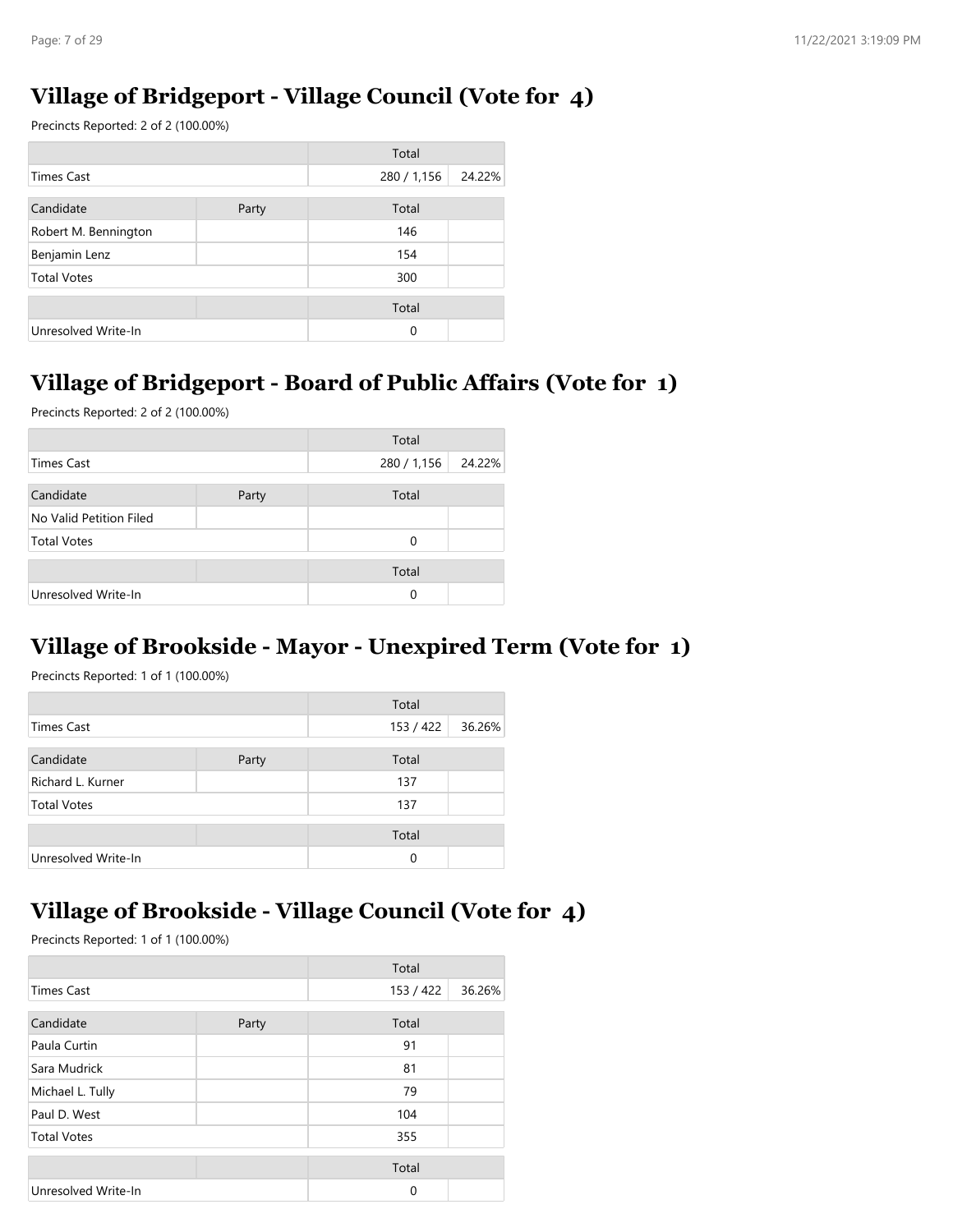### **Village of Fairview - Village Council (Vote for 4)**

Precincts Reported: 1 of 1 (100.00%)

|                         |       | Total |     |
|-------------------------|-------|-------|-----|
| Times Cast              |       | 0/0   | N/A |
|                         |       |       |     |
| Candidate               | Party | Total |     |
| No Valid Petition Filed |       |       |     |
| <b>Total Votes</b>      |       | 0     |     |
|                         |       |       |     |
|                         |       | Total |     |
| Unresolved Write-In     |       | 0     |     |

## **Village of Flushing - Mayor- Unexpired Term (Vote for 1)**

Precincts Reported: 1 of 1 (100.00%)

|                       |       | Total    |        |
|-----------------------|-------|----------|--------|
| <b>Times Cast</b>     |       | 171/561  | 30.48% |
| Candidate             | Party | Total    |        |
| Carl Thomas Bober Jr. |       | 121      |        |
| <b>Total Votes</b>    |       | 121      |        |
|                       |       | Total    |        |
| Unresolved Write-In   |       | $\Omega$ |        |

## **Village of Flushing - Village Council (Vote for 4)**

|                     |       | Total    |        |
|---------------------|-------|----------|--------|
| <b>Times Cast</b>   |       | 171/561  | 30.48% |
| Candidate           | Party | Total    |        |
| Dave L. Coe II      |       | 86       |        |
| Steve Ronyak        |       | 99       |        |
| Thomas Robert Spano |       | 87       |        |
| Chad Sutton         |       | 88       |        |
| George Ivan Terry   |       | 89       |        |
| Sandra E. Twarog    |       | 98       |        |
| <b>Total Votes</b>  |       | 547      |        |
|                     |       | Total    |        |
| Unresolved Write-In |       | $\Omega$ |        |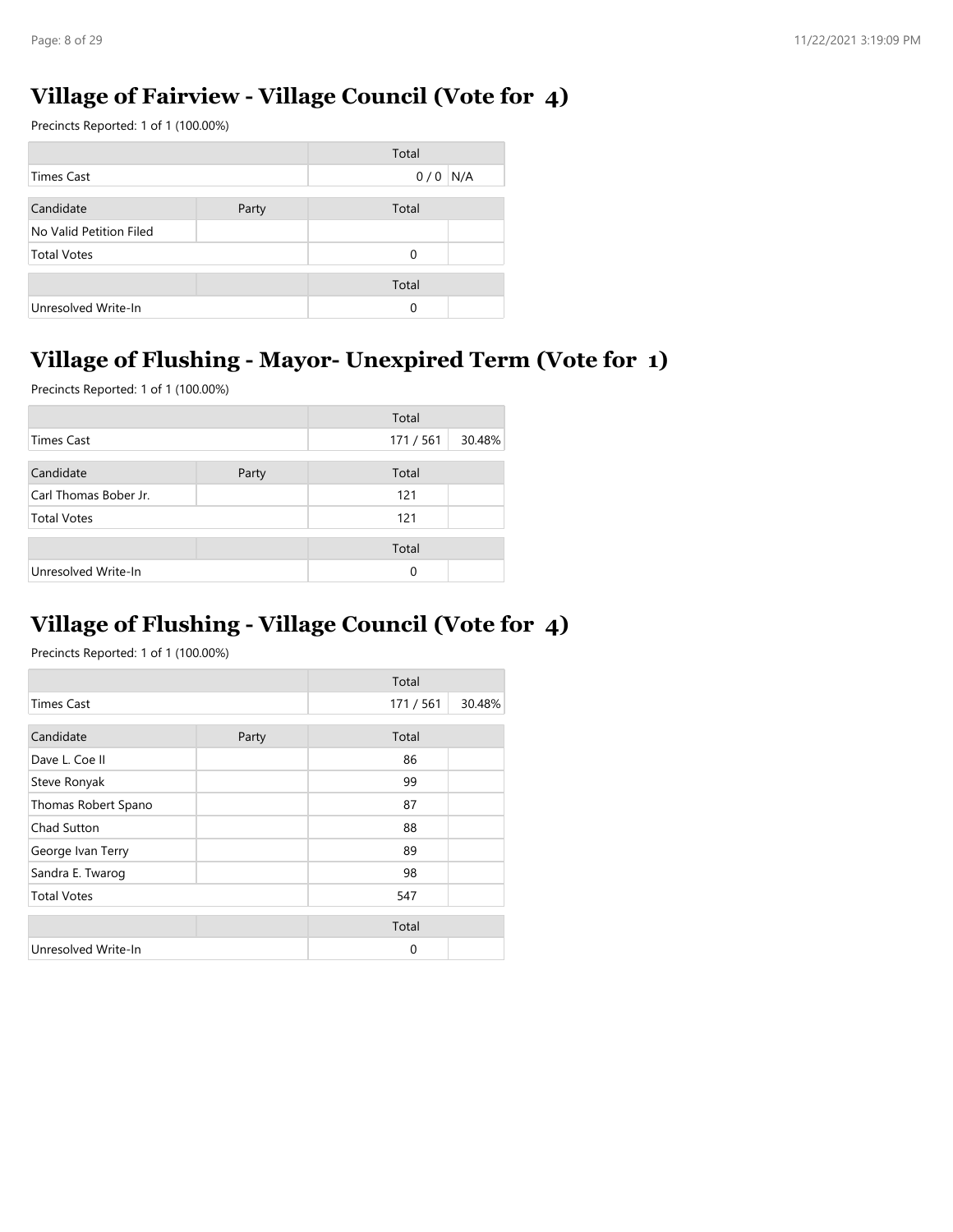## **Village of Holloway - Mayor- Unexpired Term (Vote for 1)**

Precincts Reported: 1 of 1 (100.00%)

|                     |       | Total    |        |
|---------------------|-------|----------|--------|
| <b>Times Cast</b>   |       | 60/193   | 31.09% |
| Candidate           | Party | Total    |        |
| Anita S. Schaeffer  |       | 25       |        |
| John F. Sheppard    |       | 34       |        |
| <b>Total Votes</b>  |       | 59       |        |
|                     |       | Total    |        |
| Unresolved Write-In |       | $\Omega$ |        |

## **Village of Holloway - Village Council (Vote for 4)**

Precincts Reported: 1 of 1 (100.00%)

|                     |       | Total  |        |
|---------------------|-------|--------|--------|
| <b>Times Cast</b>   |       | 60/193 | 31.09% |
| Candidate           | Party | Total  |        |
| Daniel Blake        |       | 37     |        |
| Cindy Marie Edgell  |       | 38     |        |
| <b>Total Votes</b>  |       | 75     |        |
|                     |       | Total  |        |
| Unresolved Write-In |       | 0      |        |

## **Village of Holloway - Board of Public Affairs (Vote for 1)**

|                         |       | Total  |        |
|-------------------------|-------|--------|--------|
| Times Cast              |       | 60/193 | 31.09% |
|                         |       |        |        |
| Candidate               | Party | Total  |        |
| No Valid Petition Filed |       |        |        |
| <b>Total Votes</b>      |       | 0      |        |
|                         |       |        |        |
|                         |       | Total  |        |
| Unresolved Write-In     |       | 0      |        |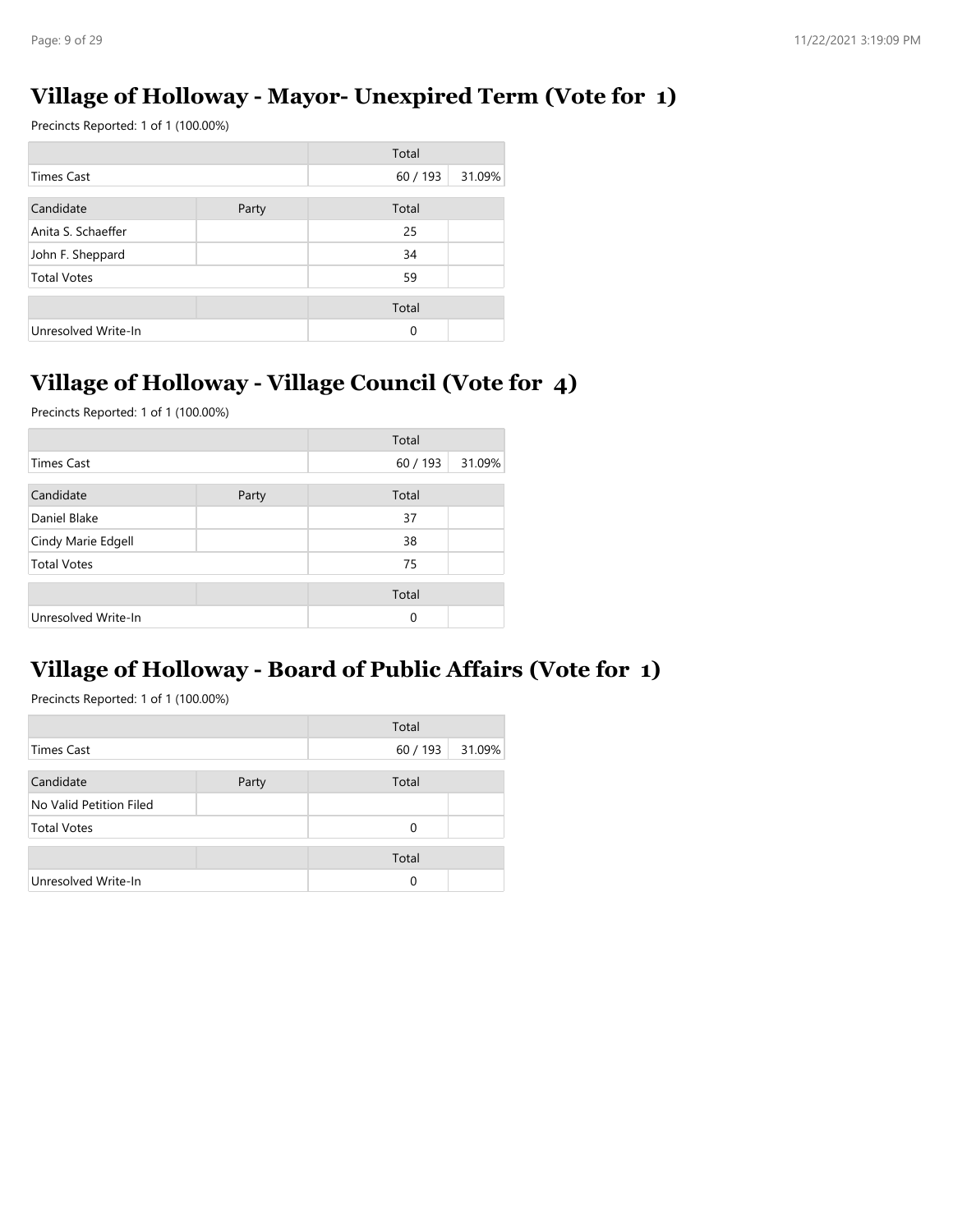### **Village of Morristown - Village Council (Vote for 4)**

Precincts Reported: 1 of 1 (100.00%)

|                       |                 | Total          |        |
|-----------------------|-----------------|----------------|--------|
| <b>Times Cast</b>     |                 | 52 / 179       | 29.05% |
| Candidate             | Party           | Total          |        |
| <b>Bradlee Gibson</b> |                 | 35             |        |
| Pamela R. McCort      |                 | 35             |        |
| John J. Rataiczak     |                 | 36             |        |
| <b>Total Votes</b>    |                 | 120            |        |
|                       |                 | Total          |        |
| Richard J. Wilhelm    | <b>WRITE-IN</b> | $\overline{4}$ |        |
| Unresolved Write-In   |                 | 10             |        |

#### **Village of Powhatan Point - Mayor- Unexpired Term (Vote for 1)**

Precincts Reported: 1 of 1 (100.00%)

|                           |                 | Total     |        |
|---------------------------|-----------------|-----------|--------|
| <b>Times Cast</b>         |                 | 217 / 959 | 22.63% |
| Candidate                 | Party           | Total     |        |
| <b>Total Votes</b>        |                 | 54        |        |
|                           |                 | Total     |        |
| Christopher Andrew Heslep | <b>WRITE-IN</b> | 3         |        |
| Unresolved Write-In       |                 | 51        |        |

### **Village of Powhatan Point - Village Council (Vote for 4)**

|                     |                 | Total     |        |
|---------------------|-----------------|-----------|--------|
| <b>Times Cast</b>   |                 | 217 / 959 | 22.63% |
| Candidate           | Party           | Total     |        |
| Rob Caldwell        |                 | 146       |        |
| Michael A. Knight   |                 | 91        |        |
| John T. Mitchell    |                 | 103       |        |
| <b>Total Votes</b>  |                 | 367       |        |
|                     |                 | Total     |        |
| Robert L. Putsock   | <b>WRITE-IN</b> | 16        |        |
| Unresolved Write-In |                 | 11        |        |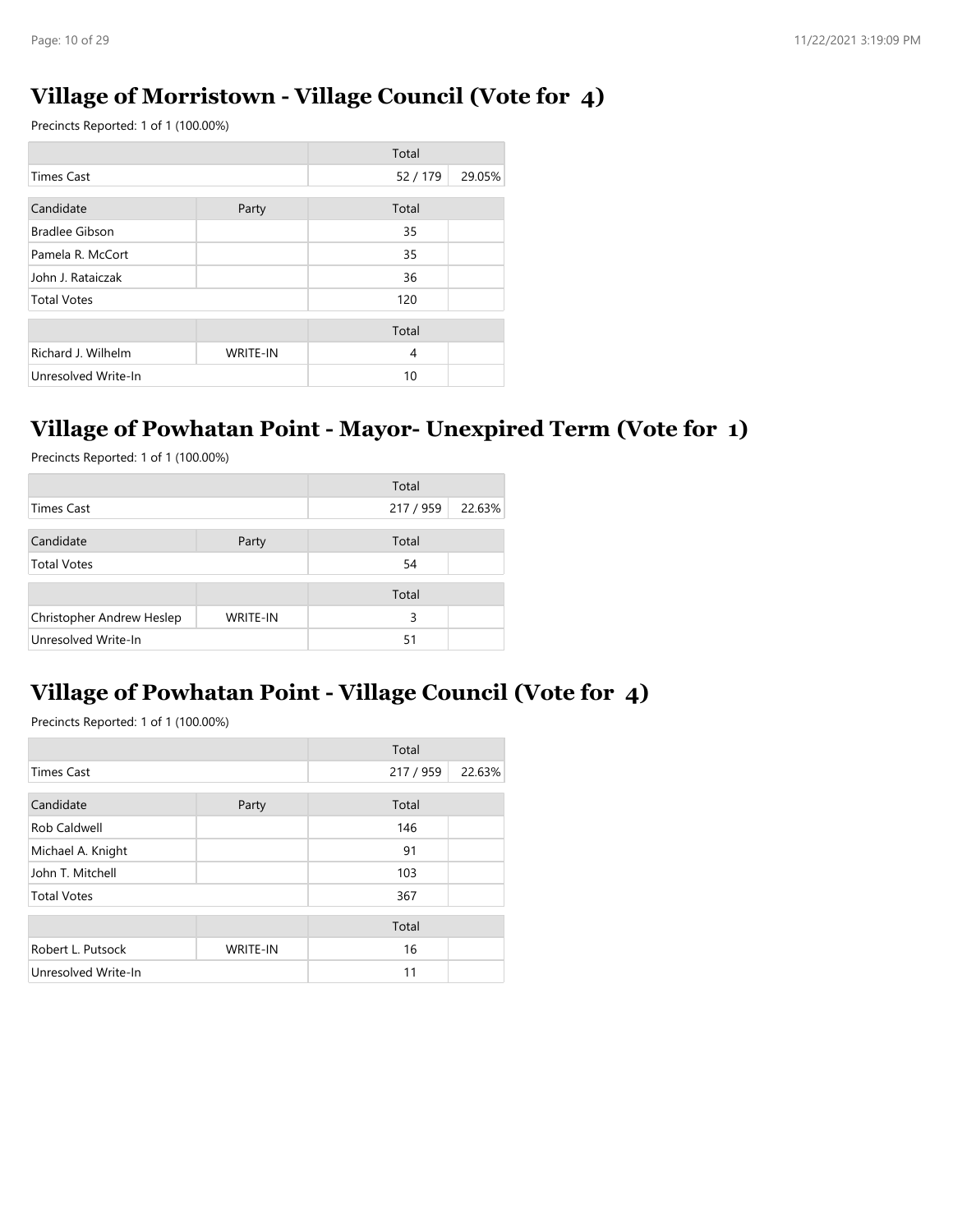### **Village of Powhatan Point - Board of Public Affairs (Vote for 1)**

Precincts Reported: 1 of 1 (100.00%)

|                     |       | Total     |        |
|---------------------|-------|-----------|--------|
| <b>Times Cast</b>   |       | 217 / 959 | 22.63% |
| Candidate           | Party | Total     |        |
| Philip J. Asturi    |       | 162       |        |
| <b>Total Votes</b>  |       | 162       |        |
|                     |       | Total     |        |
| Unresolved Write-In |       | 0         |        |

## **Village of Shadyside - Mayor (Vote for 1)**

Precincts Reported: 3 of 3 (100.00%)

|                     |       | Total       |        |
|---------------------|-------|-------------|--------|
| <b>Times Cast</b>   |       | 898 / 2,506 | 35.83% |
| Candidate           | Party | Total       |        |
| Greg Patrick Givens |       | 137         |        |
| Robert Newhart      |       | 713         |        |
| <b>Total Votes</b>  |       | 850         |        |
|                     |       | Total       |        |
| Unresolved Write-In |       | 0           |        |

## **Village of Shadyside - Village Council (Vote for 6)**

|                       |                 | Total       |        |
|-----------------------|-----------------|-------------|--------|
| <b>Times Cast</b>     |                 | 898 / 2,506 | 35.83% |
| Candidate             | Party           | Total       |        |
| John Nick Ferrelli    | Rep             | 544         |        |
| Carol L. Givens       |                 | 130         |        |
| Robert Carl Gorrell   | Dem             | 532         |        |
| Melanie L. Haswell    | Dem             | 482         |        |
| Louis Michael Meintel | Rep             | 529         |        |
| Kevin L. Tomlinson    |                 | 216         |        |
| <b>Total Votes</b>    |                 | 3,074       |        |
|                       |                 | Total       |        |
| Timothy A. Merryman   | <b>WRITE-IN</b> | 362         |        |
| <b>Brandon Parr</b>   | <b>WRITE-IN</b> | 261         |        |
| Unresolved Write-In   |                 | 18          |        |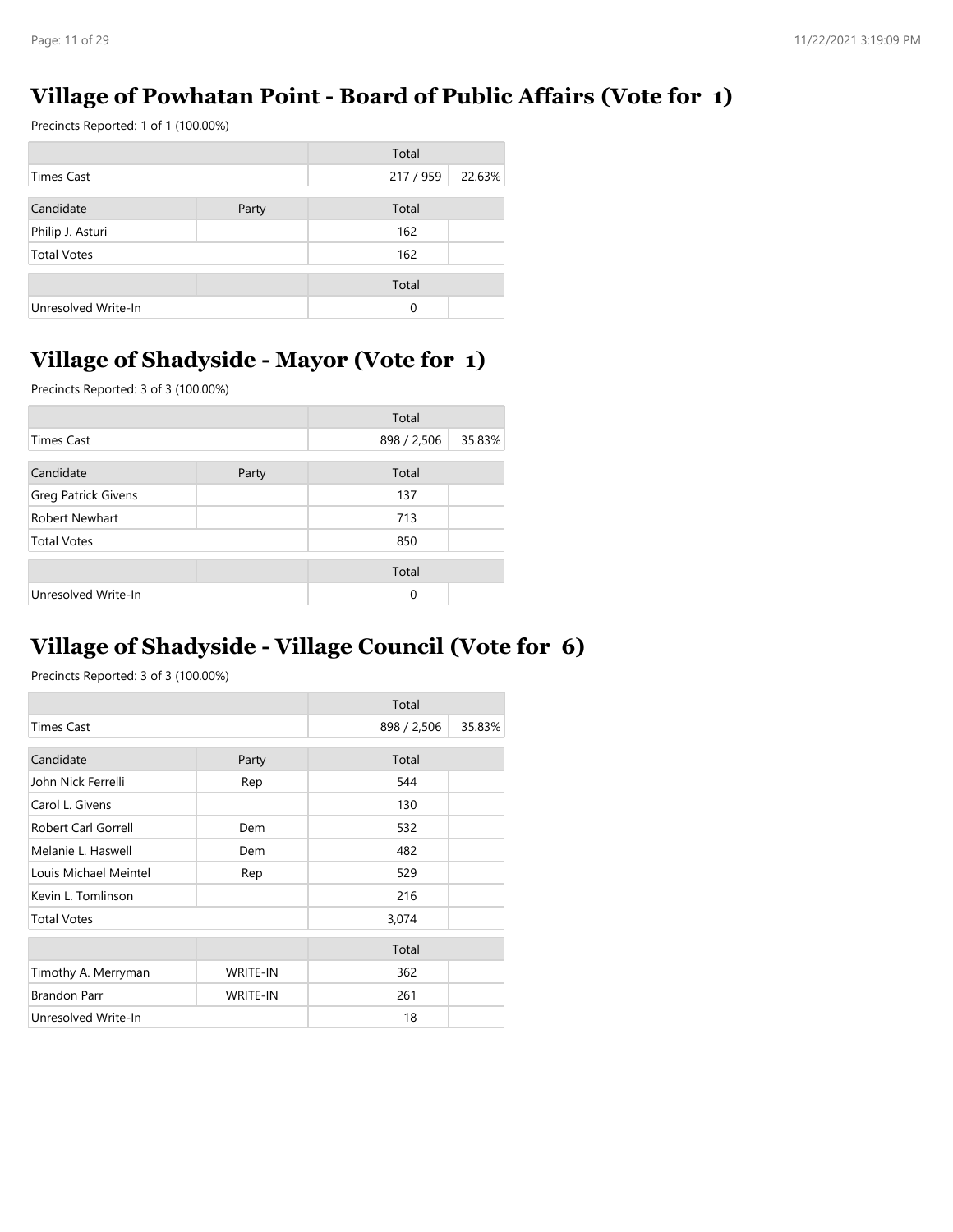### **Village of Shadyside - Board of Public Affairs (Vote for 3)**

Precincts Reported: 3 of 3 (100.00%)

|                     |                 | Total       |        |
|---------------------|-----------------|-------------|--------|
| <b>Times Cast</b>   |                 | 898 / 2,506 | 35.83% |
| Candidate           | Party           | Total       |        |
| <b>Total Votes</b>  |                 | 215         |        |
|                     |                 | Total       |        |
| Sue Ann Ferrelli    | <b>WRITE-IN</b> | 135         |        |
| David Gazdik        | <b>WRITE-IN</b> | 47          |        |
| Unresolved Write-In |                 | 33          |        |

# **Village of Wilson - Village Council (Vote for 4)**

Precincts Reported: 1 of 1 (100.00%)

|                         |       | Total |        |
|-------------------------|-------|-------|--------|
| <b>Times Cast</b>       |       | 10/38 | 26.32% |
| Candidate               | Party | Total |        |
| No Valid Petition Filed |       |       |        |
| <b>Total Votes</b>      |       | 0     |        |
|                         |       | Total |        |
| Unresolved Write-In     |       | 0     |        |

### **Village of Yorkville - Village Council (Vote for 4)**

|                     |       | Total  |        |
|---------------------|-------|--------|--------|
| <b>Times Cast</b>   |       | 82/278 | 29.50% |
| Candidate           | Party | Total  |        |
| Jennifer Boughner   |       | 35     |        |
| Doug Delvecchio     |       | 57     |        |
| Matt Goolie         |       | 42     |        |
| Sandra Reasbeck     |       | 34     |        |
| Nathan Schaal       |       | 43     |        |
| <b>Total Votes</b>  |       | 211    |        |
|                     |       | Total  |        |
| Unresolved Write-In |       | 0      |        |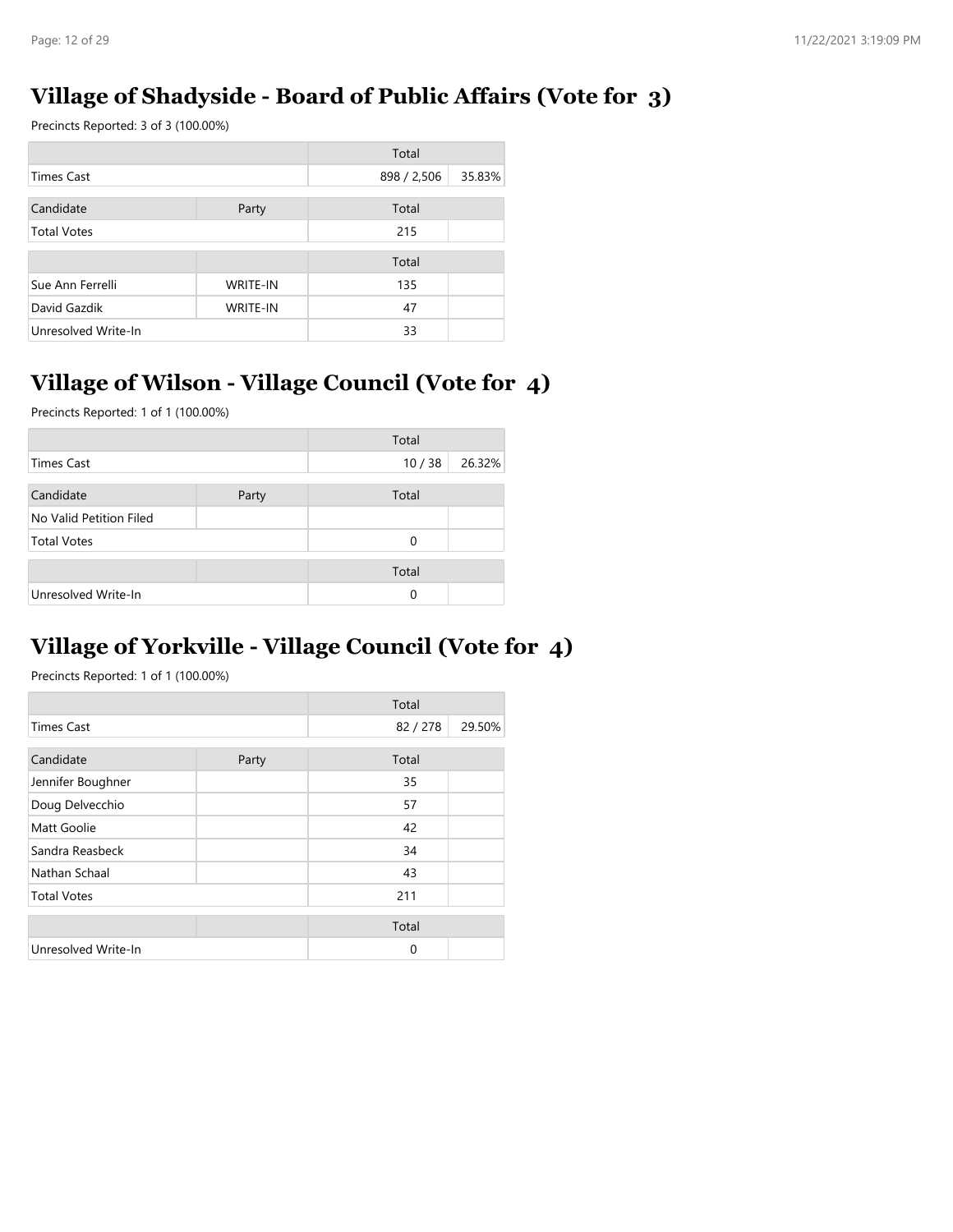### **Village of Yorkville - Board of Public Affairs (Vote for 1)**

Precincts Reported: 1 of 1 (100.00%)

|                         |       | Total  |        |
|-------------------------|-------|--------|--------|
| Times Cast              |       | 82/278 | 29.50% |
| Candidate               | Party | Total  |        |
| No Valid Petition Filed |       |        |        |
| <b>Total Votes</b>      |       | 0      |        |
|                         |       | Total  |        |
|                         |       |        |        |
| Unresolved Write-In     |       | 0      |        |

### **Colerain Township - Township Trustee (Vote for 2)**

Precincts Reported: 6 of 6 (100.00%)

|                     |       | Total       |        |
|---------------------|-------|-------------|--------|
| <b>Times Cast</b>   |       | 982 / 3,010 | 32.62% |
| Candidate           | Party | Total       |        |
| Jeffrey S. Gazdik   |       | 628         |        |
| <b>Chuck Probst</b> |       | 467         |        |
| John W. Yoker       |       | 506         |        |
| <b>Total Votes</b>  |       | 1,601       |        |
|                     |       | Total       |        |
| Unresolved Write-In |       | 0           |        |

### **Flushing Township - Township Trustee (Vote for 2)**

Precincts Reported: 4 of 4 (100.00%)

|                     |       | Total       |        |
|---------------------|-------|-------------|--------|
| Times Cast          |       | 340 / 1,236 | 27.51% |
| Candidate           | Party | Total       |        |
| Scott T. Roush      |       | 238         |        |
| Rickey J. Withrow   |       | 227         |        |
| <b>Total Votes</b>  |       | 465         |        |
|                     |       | Total       |        |
| Unresolved Write-In |       | 0           |        |

### **Goshen Township - Township Trustee (Vote for 2)**

|                         |       | Total       |        |
|-------------------------|-------|-------------|--------|
| <b>Times Cast</b>       |       | 612 / 2,145 | 28.53% |
| Candidate               | Party | Total       |        |
| P.C. Clark              |       | 420         |        |
| Richard A. Whiteley Jr. |       | 416         |        |
| <b>Total Votes</b>      |       | 836         |        |
|                         |       | Total       |        |
| Unresolved Write-In     |       | $\Omega$    |        |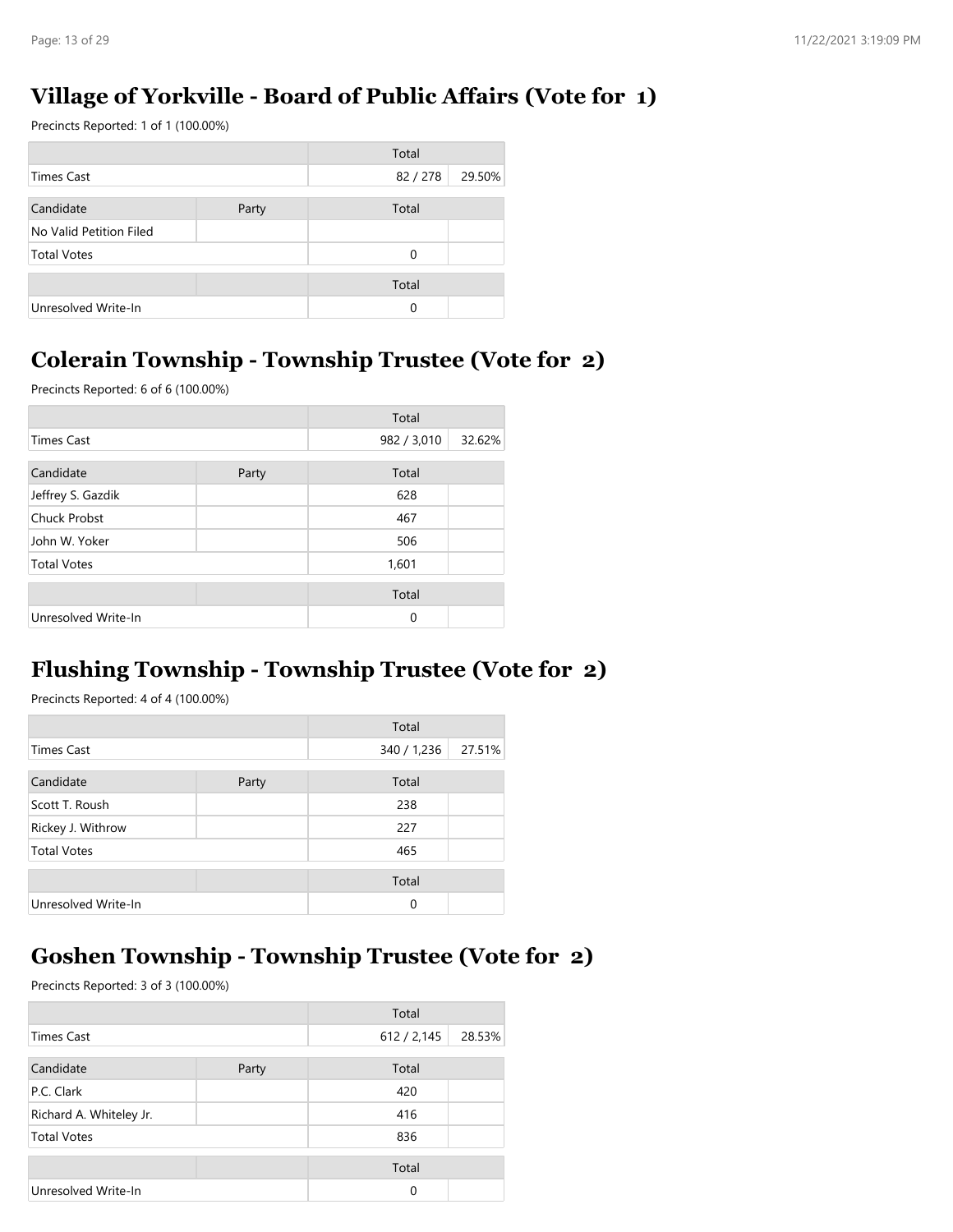### **Kirkwood Township - Township Trustee (Vote for 2)**

Precincts Reported: 1 of 1 (100.00%)

|                     |       | Total    |        |
|---------------------|-------|----------|--------|
| <b>Times Cast</b>   |       | 52 / 249 | 20.88% |
| Candidate           | Party | Total    |        |
| Kevin M. Arigoni    |       | 37       |        |
| Ronald F. Temple    |       | 35       |        |
| <b>Total Votes</b>  |       | 72       |        |
|                     |       | Total    |        |
| Unresolved Write-In |       | $\Omega$ |        |

# **Kirkwood Township - Township Fiscal Officer - Unexpired Term (Vote for 1)**

Precincts Reported: 1 of 1 (100.00%)

|                         |       | Total  |        |
|-------------------------|-------|--------|--------|
| Times Cast              |       | 52/249 | 20.88% |
| Candidate               | Party | Total  |        |
| No Valid Petition Filed |       |        |        |
| <b>Total Votes</b>      |       | 0      |        |
|                         |       | Total  |        |
| Unresolved Write-In     |       | 0      |        |

### **Mead Township - Township Trustee (Vote for 2)**

|                      |       | Total         |        |
|----------------------|-------|---------------|--------|
| <b>Times Cast</b>    |       | 1,352 / 3,988 | 33.90% |
| Candidate            | Party | Total         |        |
| Pauline Albright     |       | 335           |        |
| <b>Dustin Barnes</b> |       | 265           |        |
| Clyde S. Hammond     |       | 530           |        |
| Matt Merryman        |       | 808           |        |
| <b>Total Votes</b>   |       | 1,938         |        |
|                      |       | Total         |        |
| Unresolved Write-In  |       | $\Omega$      |        |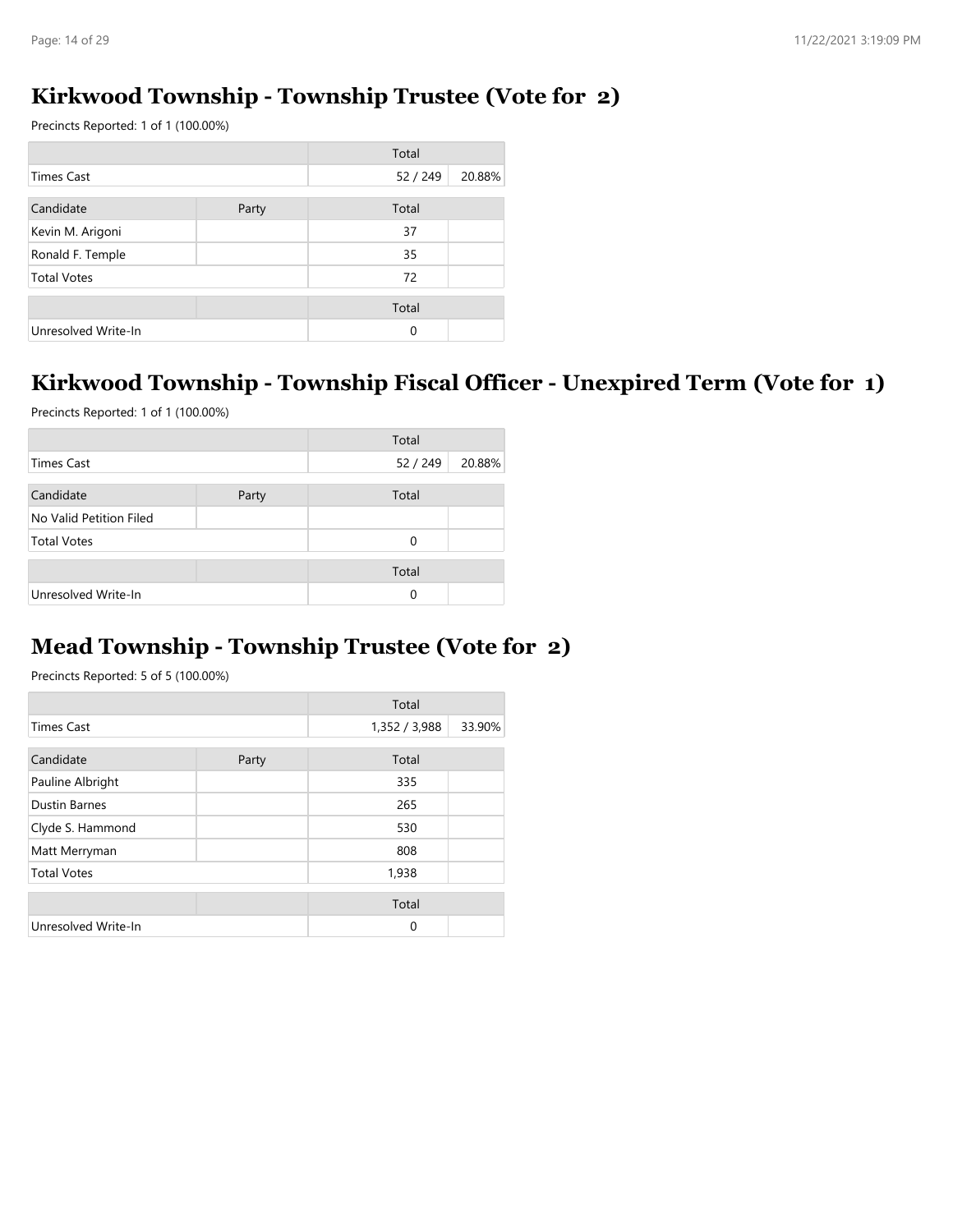### **Pease Township - Township Trustee (Vote for 2)**

Precincts Reported: 14 of 14 (100.00%)

|                     |       | Total         |        |
|---------------------|-------|---------------|--------|
| <b>Times Cast</b>   |       | 2,071 / 9,098 | 22.76% |
| Candidate           | Party | Total         |        |
| Michael C. Bianconi |       | 1,213         |        |
| David A. Horne Jr.  |       | 1,117         |        |
| <b>Total Votes</b>  |       | 2,330         |        |
|                     |       | Total         |        |
| Unresolved Write-In |       | 0             |        |

## **Pultney Township - Township Trustee (Vote for 2)**

Precincts Reported: 7 of 7 (100.00%)

|                         |       | Total         |        |
|-------------------------|-------|---------------|--------|
| Times Cast              |       | 1,396 / 5,470 | 25.52% |
| Candidate               | Party | Total         |        |
| John F. LaRoche         |       | 950           |        |
| Franklin C. Shaffer Jr. |       | 730           |        |
| <b>Total Votes</b>      |       | 1,680         |        |
|                         |       | Total         |        |
| Unresolved Write-In     |       | 0             |        |

## **Richland Township - Township Trustee (Vote for 2)**

|                     |       | Total         |        |
|---------------------|-------|---------------|--------|
| <b>Times Cast</b>   |       | 2,672 / 9,014 | 29.64% |
| Candidate           | Party | Total         |        |
| Jim DeNoble         |       | 1,442         |        |
| <b>Rick Ferrell</b> |       | 1,311         |        |
| Kathy Kaluger       |       | 701           |        |
| Jay A. Stephens     |       | 957           |        |
| <b>Total Votes</b>  |       | 4,411         |        |
|                     |       | Total         |        |
| Unresolved Write-In |       | $\mathbf 0$   |        |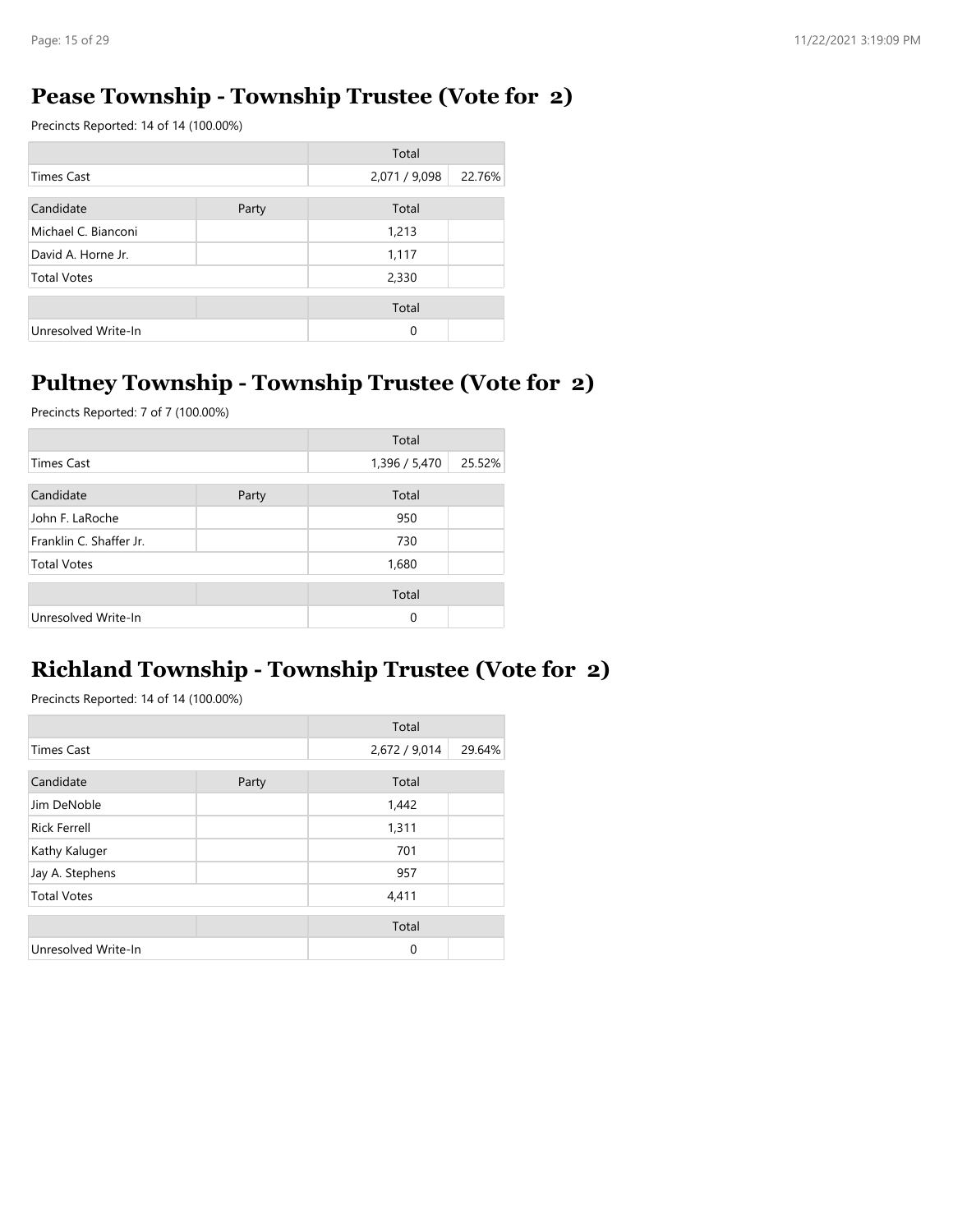### **Richland Township - Township Fiscal Officer - Unexpired Term (Vote for 1)**

Precincts Reported: 14 of 14 (100.00%)

|                     |       | Total         |        |
|---------------------|-------|---------------|--------|
| Times Cast          |       | 2,672 / 9,014 | 29.64% |
| Candidate           | Party | Total         |        |
| Matthew S. Berher   |       | 1,197         |        |
| Mike Smith          |       | 1,186         |        |
| <b>Total Votes</b>  |       | 2,383         |        |
|                     |       | Total         |        |
| Unresolved Write-In |       | $\Omega$      |        |

## **Smith Township - Township Trustee (Vote for 2)**

Precincts Reported: 1 of 1 (100.00%)

|                     |                 | Total     |        |
|---------------------|-----------------|-----------|--------|
| <b>Times Cast</b>   |                 | 380 / 974 | 39.01% |
| Candidate           | Party           | Total     |        |
| Michael B. DeLaney  |                 | 173       |        |
| Ronald W. Duvall    |                 | 176       |        |
| David A. Heath      |                 | 142       |        |
| <b>Total Votes</b>  |                 | 613       |        |
|                     |                 | Total     |        |
| Hannah Baker        | <b>WRITE-IN</b> | 117       |        |
| Unresolved Write-In |                 | 5         |        |

### **Somerset Township - Township Trustee (Vote for 2)**

|                     |       | Total     |        |
|---------------------|-------|-----------|--------|
| <b>Times Cast</b>   |       | 309 / 735 | 42.04% |
| Candidate           | Party | Total     |        |
| James W. Anderson   |       | 181       |        |
| Dale L. Betts       |       | 196       |        |
| Matthew Cook        |       | 129       |        |
| <b>Total Votes</b>  |       | 506       |        |
|                     |       | Total     |        |
| Unresolved Write-In |       | $\Omega$  |        |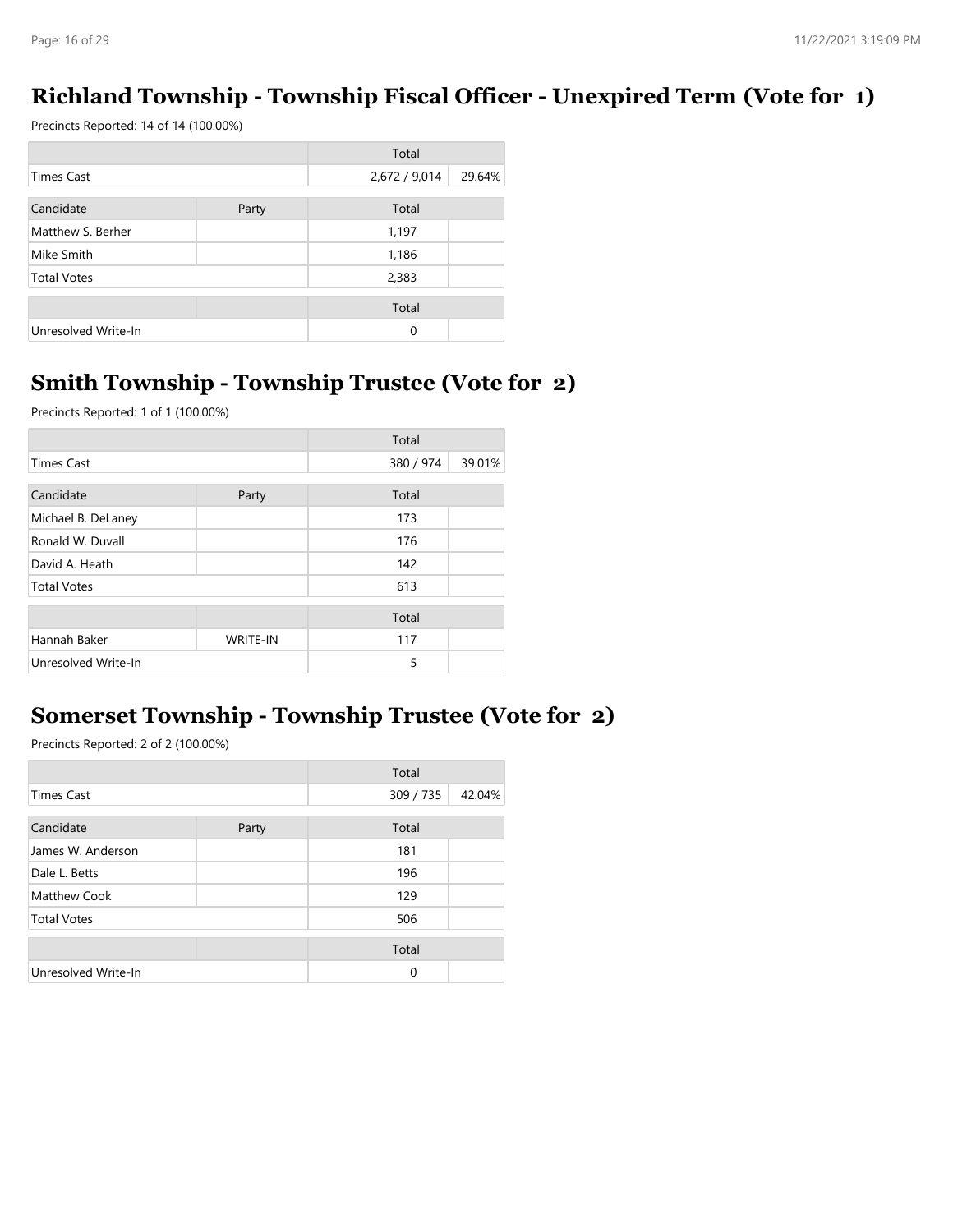### **Union Township - Township Trustee (Vote for 2)**

Precincts Reported: 3 of 3 (100.00%)

|                     |       | Total       |        |
|---------------------|-------|-------------|--------|
| <b>Times Cast</b>   |       | 396 / 1,661 | 23.84% |
| Candidate           | Party | Total       |        |
| Justin Demarchi     |       | 239         |        |
| Tony Kolanski       |       | 281         |        |
| <b>Total Votes</b>  |       | 520         |        |
|                     |       | Total       |        |
| Unresolved Write-In |       | $\Omega$    |        |

## **Warren Township - Township Trustee (Vote for 2)**

Precincts Reported: 4 of 4 (100.00%)

|                     |       | Total         |        |
|---------------------|-------|---------------|--------|
| Times Cast          |       | 1,093 / 3,790 | 28.84% |
| Candidate           | Party | Total         |        |
| Russell Barker      |       | 723           |        |
| Jimmy Lee Grear     |       | 748           |        |
| <b>Total Votes</b>  |       | 1,471         |        |
|                     |       | Total         |        |
| Unresolved Write-In |       | 0             |        |

### **Washington Township - Township Trustee (Vote for 2)**

Precincts Reported: 1 of 1 (100.00%)

|                     |       | Total  |        |
|---------------------|-------|--------|--------|
| <b>Times Cast</b>   |       | 83/336 | 24.70% |
| Candidate           | Party | Total  |        |
| Paul A. Kanzigg     |       | 60     |        |
| Larry P. Stukey     |       | 53     |        |
| <b>Total Votes</b>  |       | 113    |        |
|                     |       | Total  |        |
| Unresolved Write-In |       | 0      |        |

### **Wayne Township - Township Trustee (Vote for 2)**

|                     |       | Total     |        |
|---------------------|-------|-----------|--------|
| <b>Times Cast</b>   |       | 142 / 473 | 30.02% |
| Candidate           | Party | Total     |        |
| William E. Davis    |       | 93        |        |
| Rick D. Hagan       |       | 113       |        |
| <b>Total Votes</b>  |       | 206       |        |
|                     |       | Total     |        |
| Unresolved Write-In |       | $\Omega$  |        |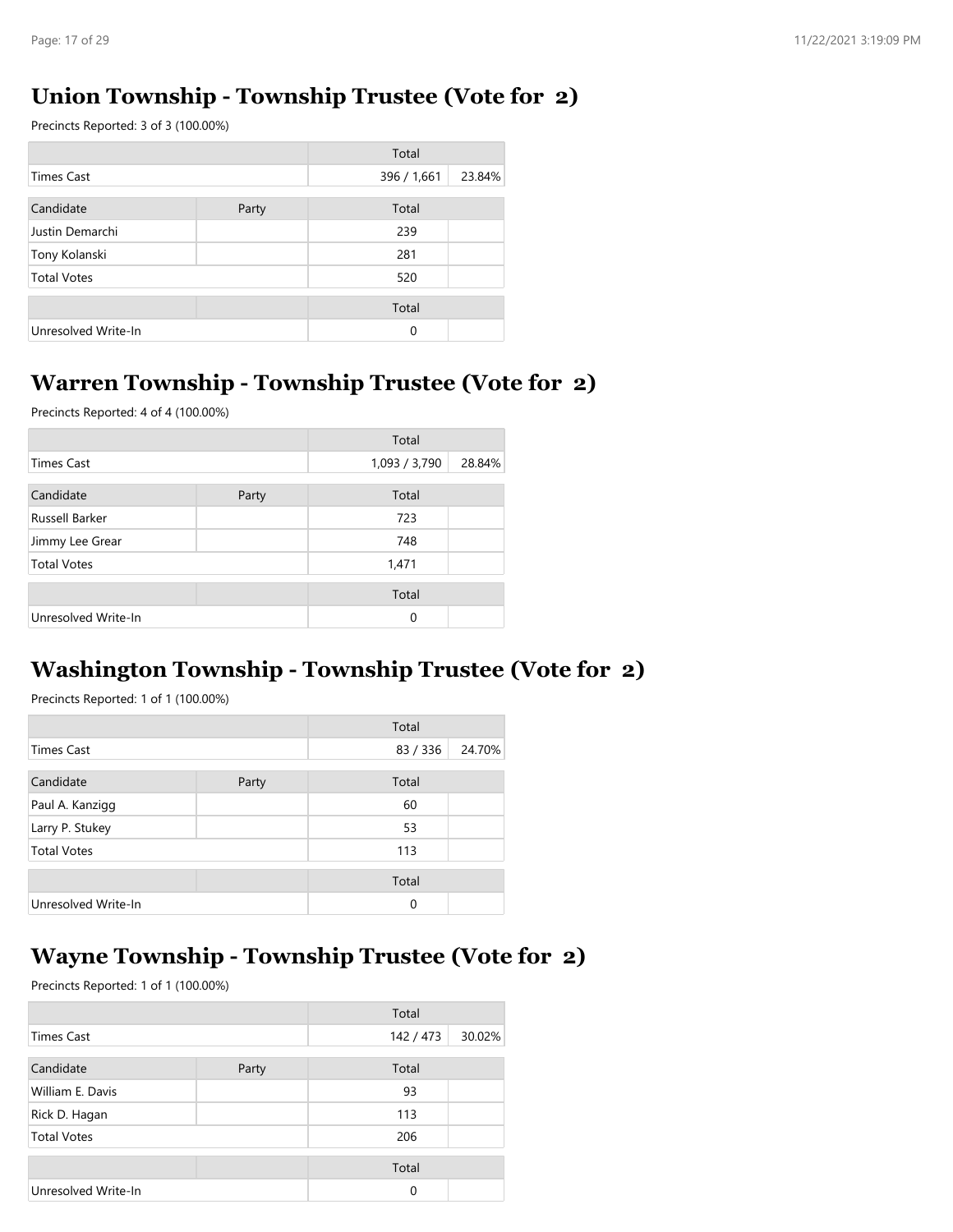### **Wheeling Township - Township Trustee (Vote for 2)**

Precincts Reported: 2 of 2 (100.00%)

|                     |       | Total       |        |
|---------------------|-------|-------------|--------|
| <b>Times Cast</b>   |       | 328 / 1,187 | 27.63% |
| Candidate           | Party | Total       |        |
| Mike Androsko       |       | 88          |        |
| Michael S. Drake    |       | 215         |        |
| Richard Verardi     |       | 217         |        |
| <b>Total Votes</b>  |       | 520         |        |
|                     |       | Total       |        |
| Unresolved Write-In |       | $\Omega$    |        |

### **York Township - Township Trustee (Vote for 2)**

Precincts Reported: 2 of 2 (100.00%)

|                     |       | Total       |        |
|---------------------|-------|-------------|--------|
| <b>Times Cast</b>   |       | 330 / 1,572 | 20.99% |
| Candidate           | Party | Total       |        |
| Robert K. Graham    |       | 208         |        |
| Ronald R. Graham    |       | 193         |        |
| <b>Total Votes</b>  |       | 401         |        |
|                     |       | Total       |        |
| Unresolved Write-In |       | $\Omega$    |        |

### **Jefferson County Educational Service Center (Vote for 3)**

|                               |       | Total     |        |
|-------------------------------|-------|-----------|--------|
| <b>Times Cast</b>             |       | 168 / 569 | 29.53% |
| Candidate                     | Party | Total     |        |
| Barbara Donahue<br>Cunningham |       | 109       |        |
| Larry George                  |       | 75        |        |
| Barry Gullen                  |       | 66        |        |
| <b>Total Votes</b>            |       | 250       |        |
|                               |       | Total     |        |
| Unresolved Write-In           |       | 0         |        |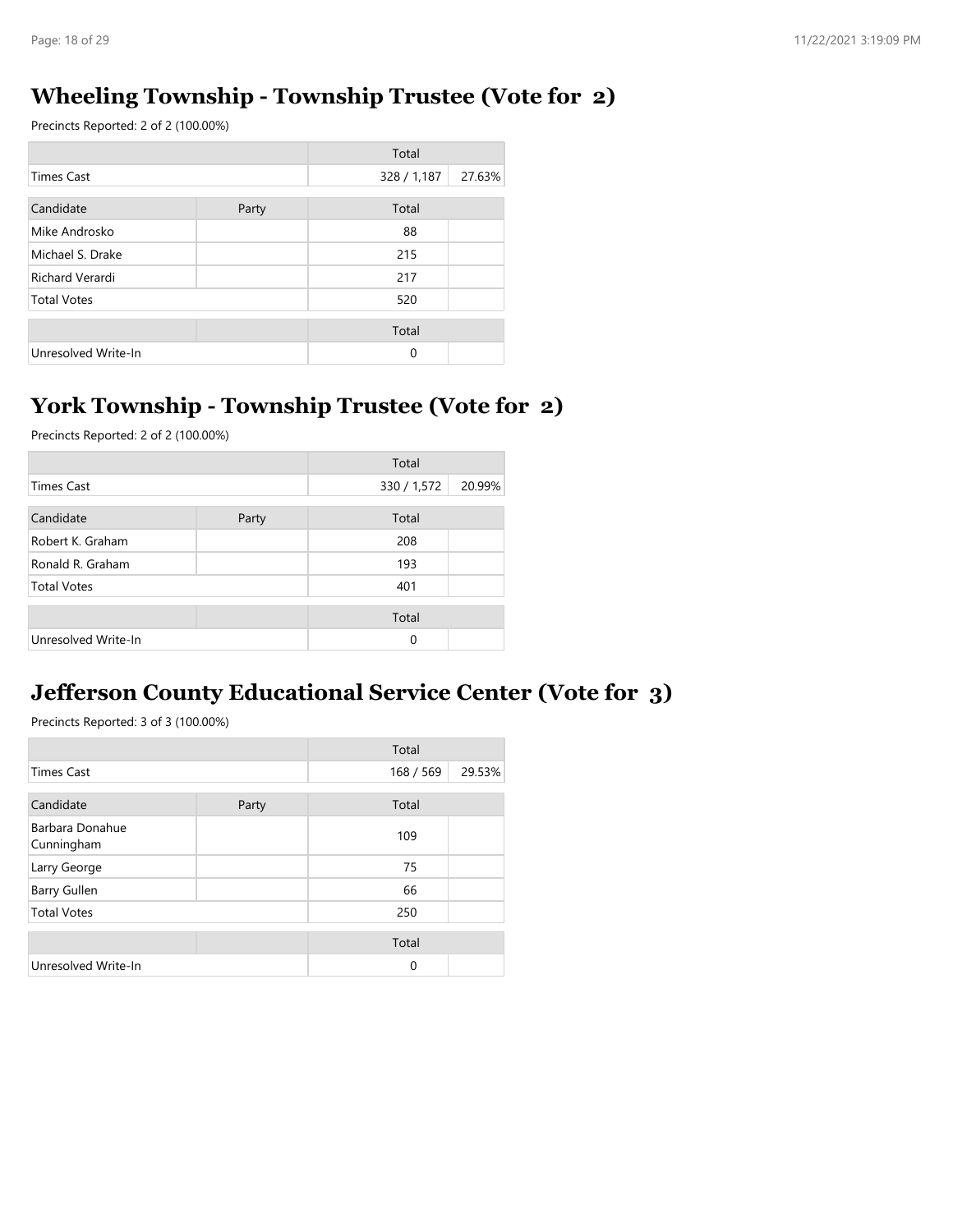### **Jefferson County Educational Service Center - Unexpired Term (Vote for 1)**

Precincts Reported: 3 of 3 (100.00%)

|                     |       | Total     |        |
|---------------------|-------|-----------|--------|
| Times Cast          |       | 168 / 569 | 29.53% |
| Candidate           | Party | Total     |        |
| Toni Jean Dondzila  |       | 113       |        |
| <b>Total Votes</b>  |       | 113       |        |
|                     |       | Total     |        |
| Unresolved Write-In |       | 0         |        |

### **Ohio Valley Educational Service Center Northern (Vote for 3)**

Precincts Reported: 5 of 5 (100.00%)

|                     |          | Total       |        |
|---------------------|----------|-------------|--------|
| <b>Times Cast</b>   |          | 493 / 2,090 | 23.59% |
| Candidate           | Party    | Total       |        |
| Woody Biggs         |          | 170         |        |
| Robert D. Burrow    |          | 263         |        |
| <b>Total Votes</b>  |          | 437         |        |
|                     |          | Total       |        |
| Lori Parri          | WRITE-IN | $\mathbf 0$ |        |
| Unresolved Write-In |          | 4           |        |

### **Ohio Valley Educational Service Center Northern - Unexpired Term (Vote for 3)**

|                     |       | Total       |        |
|---------------------|-------|-------------|--------|
| <b>Times Cast</b>   |       | 493 / 2,090 | 23.59% |
| Candidate           | Party | Total       |        |
| Stephen B. Ogle     |       | 173         |        |
| Lynn Warner         |       | 201         |        |
| <b>Total Votes</b>  |       | 374         |        |
|                     |       | Total       |        |
| Unresolved Write-In |       | 0           |        |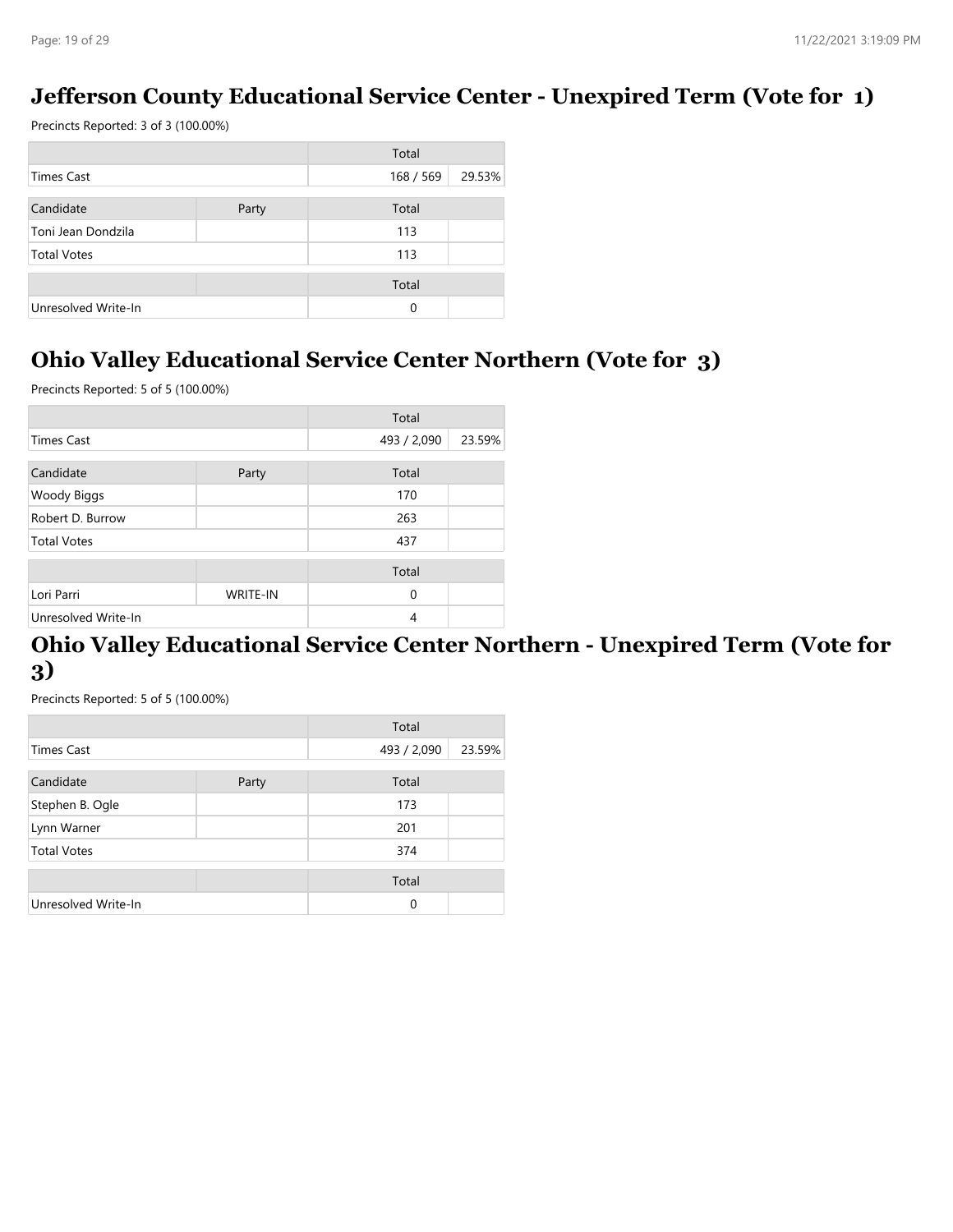### **Barnesville Exempted Village School District - School Board (Vote for 3)**

Precincts Reported: 11 of 11 (100.00%)

|                     |       | Total         |        |
|---------------------|-------|---------------|--------|
| <b>Times Cast</b>   |       | 1,524 / 5,047 | 30.20% |
| Candidate           | Party | Total         |        |
| Robert D. Miller    |       | 583           |        |
| Janice Milliken     |       | 632           |        |
| Leslie Shultz       |       | 744           |        |
| Kenneth Triplett    |       | 461           |        |
| <b>Tammy Wells</b>  |       | 994           |        |
| <b>Total Votes</b>  |       | 3,414         |        |
|                     |       | Total         |        |
| Unresolved Write-In |       | 0             |        |

### **Barnesville Exempted Village School District - School Board - Unexpired Term (Vote for 1)**

Precincts Reported: 11 of 11 (100.00%)

|                     |                 | Total         |        |
|---------------------|-----------------|---------------|--------|
| <b>Times Cast</b>   |                 | 1,524 / 5,047 | 30.20% |
| Candidate           | Party           | Total         |        |
|                     |                 |               |        |
| <b>Total Votes</b>  |                 | 451           |        |
|                     |                 | Total         |        |
| Ed Eberhart         | <b>WRITE-IN</b> | 418           |        |
| Unresolved Write-In |                 | 33            |        |

### **Bellaire Local School District - School Board (Vote for 3)**

|                     |       | Total         |        |
|---------------------|-------|---------------|--------|
| <b>Times Cast</b>   |       | 1,624 / 6,341 | 25.61% |
| Candidate           | Party | Total         |        |
| Bruce G. Blank      |       | 347           |        |
| Mike Dossie         |       | 508           |        |
| Jim LaRoche         |       | 899           |        |
| Susie Rataiczak     |       | 820           |        |
| Janet L. Richardson |       | 440           |        |
| Jim Thoburn         |       | 610           |        |
| Michael Wallace     |       | 362           |        |
| <b>Total Votes</b>  |       | 3,986         |        |
|                     |       | Total         |        |
| Unresolved Write-In |       | 0             |        |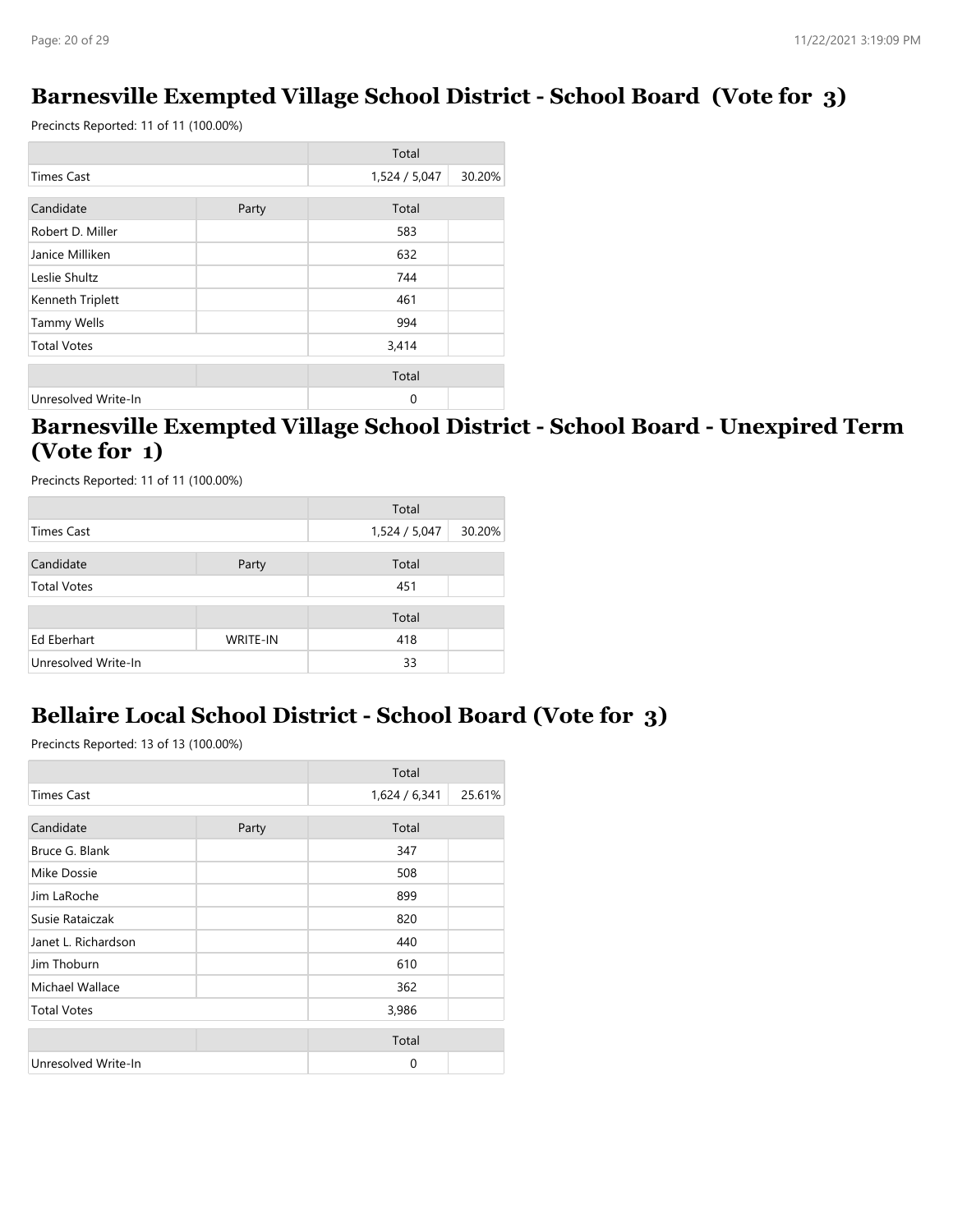### **Buckeye Local School District - School Board (Vote for 3)**

Precincts Reported: 3 of 3 (100.00%)

|                       |       | Total     |        |
|-----------------------|-------|-----------|--------|
| <b>Times Cast</b>     |       | 168 / 569 | 29.53% |
| Candidate             | Party | Total     |        |
| Mark S. Miller        |       | 64        |        |
| Clint Powell          |       | 93        |        |
| <b>Brooke Stingle</b> |       | 79        |        |
| Ashley West           |       | 104       |        |
| <b>Total Votes</b>    |       | 340       |        |
|                       |       | Total     |        |
| Unresolved Write-In   |       | $\Omega$  |        |

### **Bridgeport Exempted Village School District - School Board (Vote for 3)**

Precincts Reported: 11 of 11 (100.00%)

|                        |       | Total         |        |
|------------------------|-------|---------------|--------|
| <b>Times Cast</b>      |       | 1,096 / 4,231 | 25.90% |
| Candidate              | Party | Total         |        |
| Tate Blanchard         |       | 424           |        |
|                        |       |               |        |
| Donald D. Cash Jr.     |       | 437           |        |
| Jodi Lynn Harkness     |       | 337           |        |
| Patrick N. McConnaughy |       | 596           |        |
| Shirleann Murad        |       | 336           |        |
| Karrie Puskas          |       | 571           |        |
| <b>Total Votes</b>     |       | 2,701         |        |
|                        |       | Total         |        |
| Unresolved Write-In    |       | 0             |        |

### **Harrison Hills City School District - School Board (Vote for 3)**

|                     |       | Total |        |
|---------------------|-------|-------|--------|
| <b>Times Cast</b>   |       | 4/14  | 28.57% |
| Candidate           | Party | Total |        |
| Deborah Kenny       |       | 1     |        |
| D.J. Watson         |       | 2     |        |
| Kristen Willis      |       | 1     |        |
| <b>Total Votes</b>  |       | 4     |        |
|                     |       | Total |        |
| Unresolved Write-In |       | 0     |        |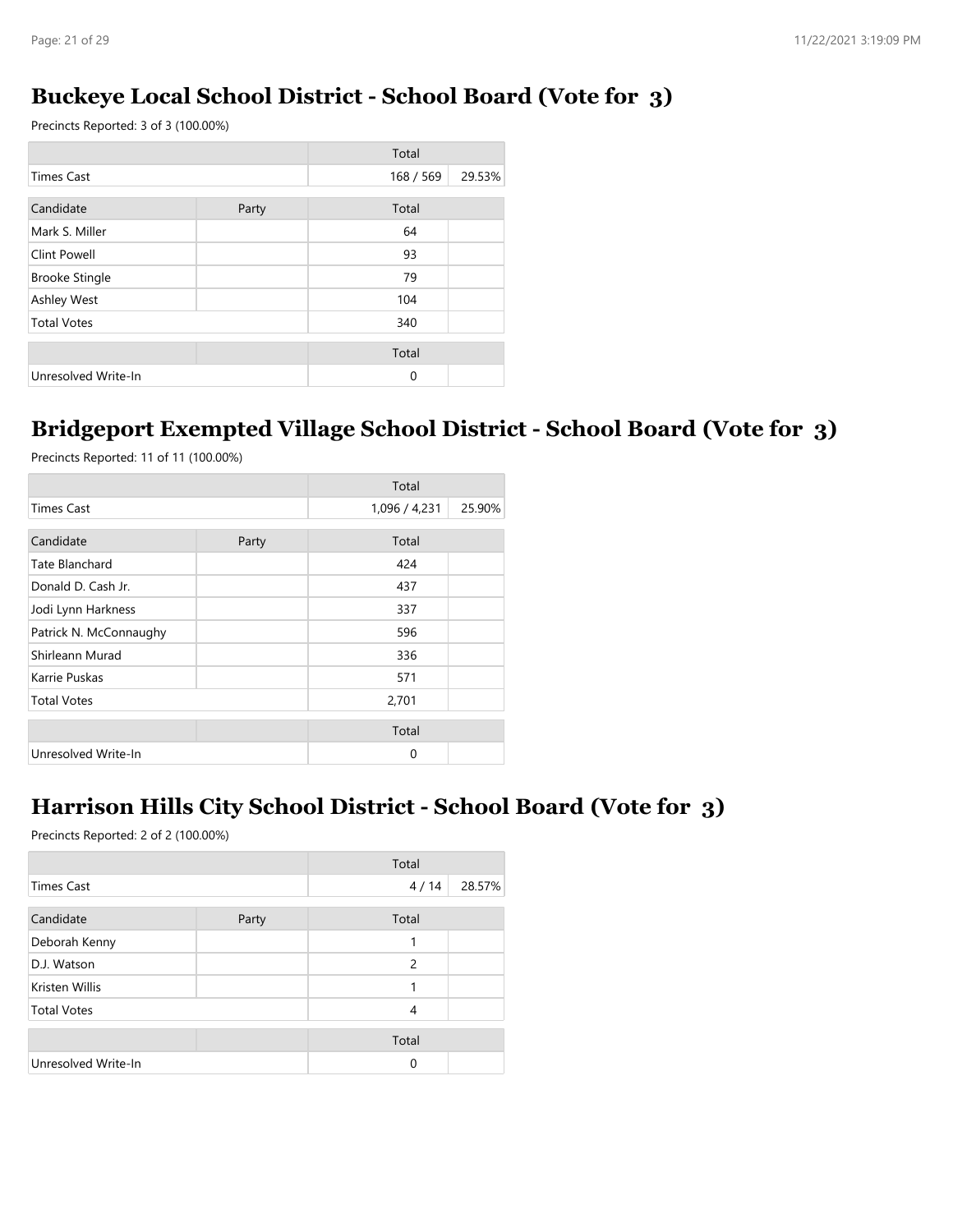### **Martins Ferry City School District - School Board (Vote for 3)**

Precincts Reported: 13 of 13 (100.00%)

|                     |       | Total         |        |
|---------------------|-------|---------------|--------|
| <b>Times Cast</b>   |       | 1,594 / 6,687 | 23.84% |
| Candidate           | Party | Total         |        |
| James M. Agnew      |       | 991           |        |
| David A. Bruney     |       | 912           |        |
| Kevin M. Marchbank  |       | 661           |        |
| Jon Nagel           |       | 950           |        |
| <b>Total Votes</b>  |       | 3,514         |        |
|                     |       | Total         |        |
| Unresolved Write-In |       | $\Omega$      |        |

### **Shadyside Local School District - School Board (Vote for 2)**

Precincts Reported: 6 of 6 (100.00%)

|                     |       | Total         |        |
|---------------------|-------|---------------|--------|
| <b>Times Cast</b>   |       | 1,258 / 3,645 | 34.51% |
| Candidate           | Party | Total         |        |
| John Ney            |       | 334           |        |
| Joel Traylor        |       | 731           |        |
| Curt P. Wach        |       | 697           |        |
| <b>Total Votes</b>  |       | 1,762         |        |
|                     |       | Total         |        |
| Unresolved Write-In |       | $\mathbf 0$   |        |

## **Switzerland of Ohio School District - School Board (Vote for 2)**

|                     |       | Total       |        |
|---------------------|-------|-------------|--------|
| <b>Times Cast</b>   |       | 493 / 2,090 | 23.59% |
| Candidate           | Party | Total       |        |
| Ken Darby           |       | 201         |        |
| Jerry Gust          |       | 262         |        |
| Kenneth Phillips    |       | 244         |        |
| Janice Tenley       |       | 89          |        |
| <b>Total Votes</b>  |       | 796         |        |
|                     |       | Total       |        |
| Unresolved Write-In |       | 0           |        |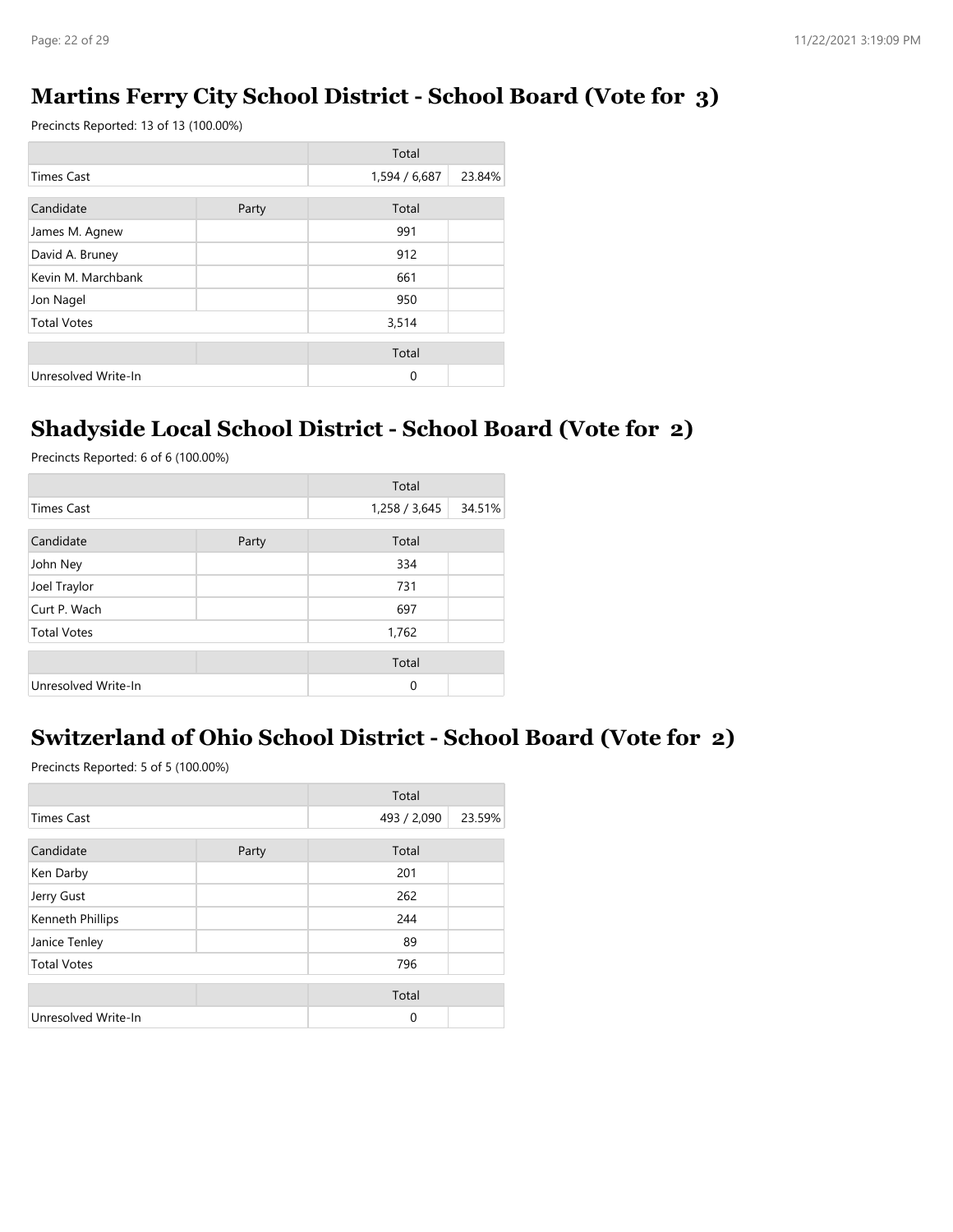## **St. Clairsville Richland City School District - School Board (Vote for 3)**

Precincts Reported: 20 of 20 (100.00%)

|                     |       | Total          |        |
|---------------------|-------|----------------|--------|
| <b>Times Cast</b>   |       | 3,044 / 10,110 | 30.11% |
| Candidate           | Party | Total          |        |
| James D. Cook       |       | 1,340          |        |
| Michael B. Jacob    |       | 1,482          |        |
| Harry W. White      |       | 1,792          |        |
| <b>Total Votes</b>  |       | 4,614          |        |
|                     |       | Total          |        |
| Unresolved Write-In |       | $\Omega$       |        |

## **Union Local School District - School Board (Vote for 3)**

Precincts Reported: 15 of 15 (100.00%)

|                       |       | Total         |        |
|-----------------------|-------|---------------|--------|
| <b>Times Cast</b>     |       | 1,733 / 6,204 | 27.93% |
| Candidate             | Party | Total         |        |
| Alan Bretz            |       | 403           |        |
| Larry Cain            |       | 978           |        |
| Dylan R. Fowkes       |       | 814           |        |
| <b>Edward Stenger</b> |       | 971           |        |
| David Taylor          |       | 721           |        |
| <b>Total Votes</b>    |       | 3,887         |        |
|                       |       | Total         |        |
| Unresolved Write-In   |       | $\Omega$      |        |

### **Belmont County 911 Levy (Vote for 1)**

|                      |       | Total           |        |
|----------------------|-------|-----------------|--------|
| <b>Times Cast</b>    |       | 12,538 / 44,938 | 27.90% |
| Candidate            | Party | Total           |        |
| For the Tax Levy     |       | 7,771           |        |
| Against the Tax Levy |       | 4,508           |        |
| <b>Total Votes</b>   |       | 12,279          |        |
|                      |       | Total           |        |
| Unresolved Write-In  |       | $\Omega$        |        |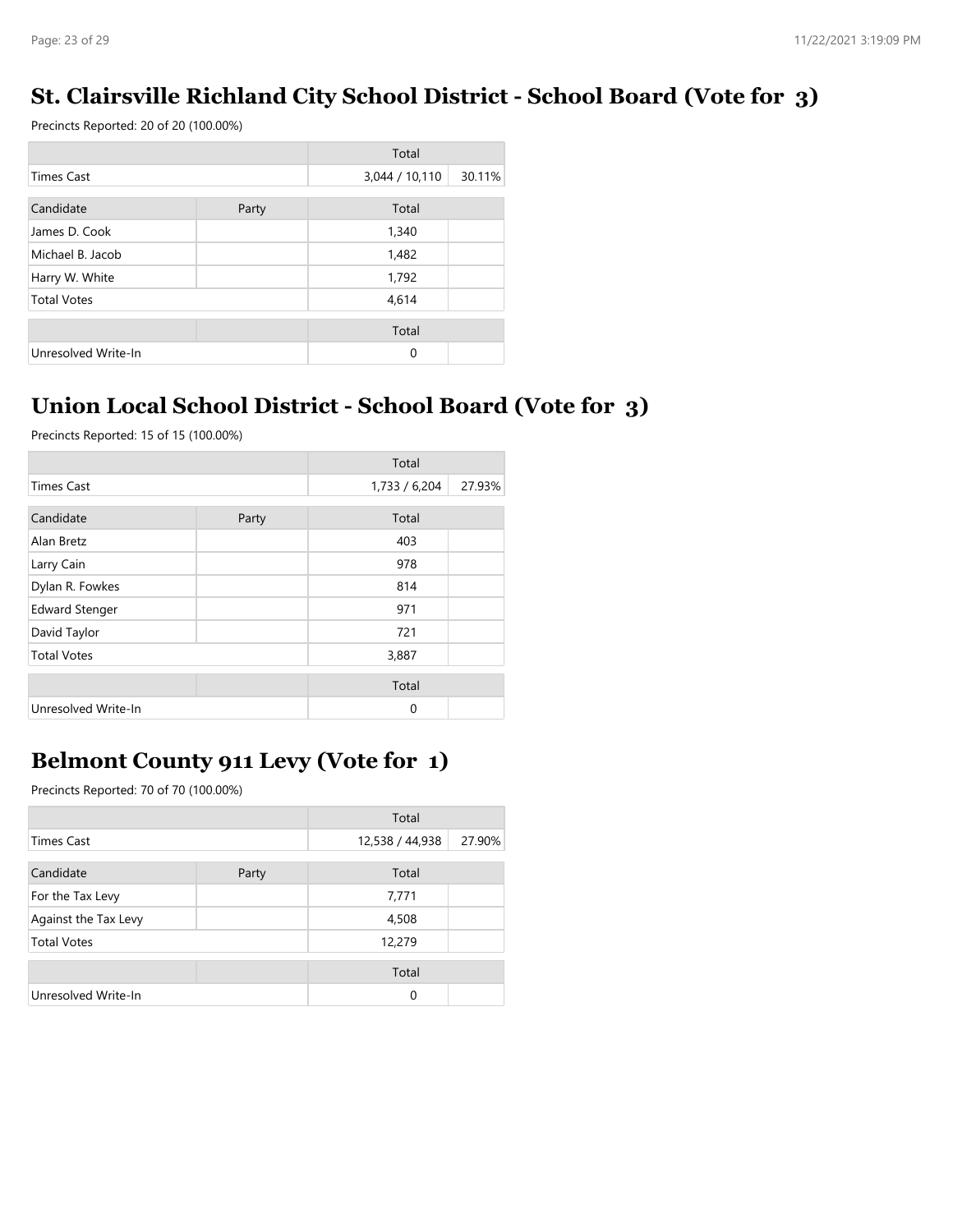## **Belmont County Senior Services Levy (Vote for 1)**

Precincts Reported: 70 of 70 (100.00%)

|                      |       | Total           |        |
|----------------------|-------|-----------------|--------|
| <b>Times Cast</b>    |       | 12,538 / 44,938 | 27.90% |
| Candidate            | Party | Total           |        |
| For the Tax Levy     |       | 9,525           |        |
| Against the Tax Levy |       | 2,855           |        |
| <b>Total Votes</b>   |       | 12,380          |        |
|                      |       | Total           |        |
| Unresolved Write-In  |       | $\Omega$        |        |

### **City of Martins Ferry Marihuana Ordinance (Vote for 1)**

Precincts Reported: 5 of 5 (100.00%)

|                     |       | Total       |        |
|---------------------|-------|-------------|--------|
| Times Cast          |       | 861 / 4,347 | 19.81% |
| Candidate           | Party | Total       |        |
| Yes                 |       | 439         |        |
| No                  |       | 408         |        |
| <b>Total Votes</b>  |       | 847         |        |
|                     |       | Total       |        |
| Unresolved Write-In |       | 0           |        |

## **Precinct 011 Liqour Option (Sunday Sales) (Vote for 1)**

Precincts Reported: 1 of 1 (100.00%)

|                     |       | Total    |        |
|---------------------|-------|----------|--------|
| <b>Times Cast</b>   |       | 58 / 356 | 16.29% |
| Candidate           | Party | Total    |        |
| Yes                 |       | 38       |        |
| No                  |       | 19       |        |
| <b>Total Votes</b>  |       | 57       |        |
|                     |       | Total    |        |
| Unresolved Write-In |       | 0        |        |

## **Bridgeport Village Police Levy (Vote for 1)**

|                      |       | Total       |        |
|----------------------|-------|-------------|--------|
| Times Cast           |       | 280 / 1,156 | 24.22% |
| Candidate            | Party | Total       |        |
| For the Tax Levy     |       | 175         |        |
| Against the Tax Levy |       | 99          |        |
| <b>Total Votes</b>   |       | 274         |        |
|                      |       | Total       |        |
| Unresolved Write-In  |       | 0           |        |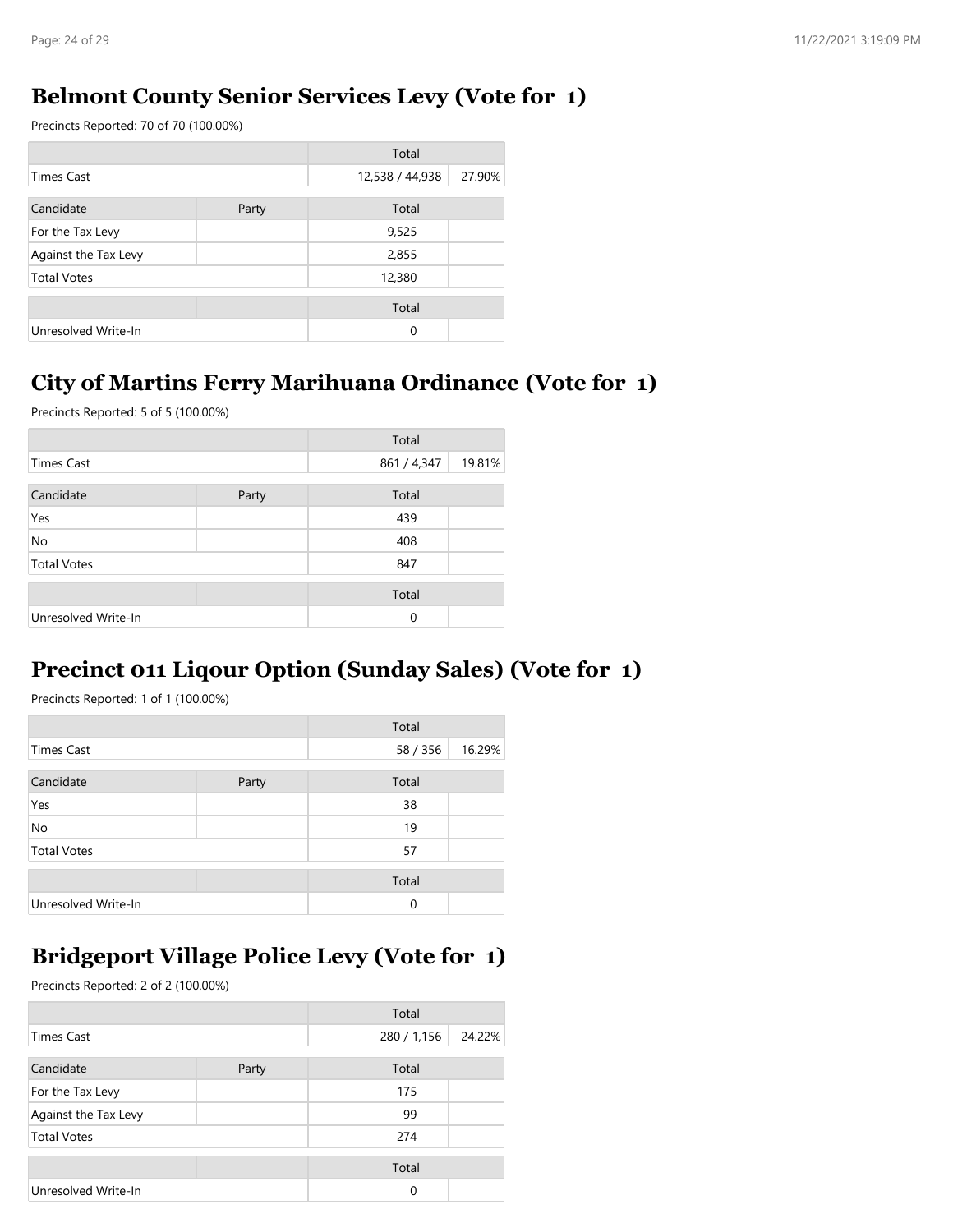### **Brookside Village Fire Levy (Vote for 1)**

Precincts Reported: 1 of 1 (100.00%)

|                      |       | Total     |        |
|----------------------|-------|-----------|--------|
| Times Cast           |       | 153 / 422 | 36.26% |
| Candidate            | Party | Total     |        |
| For the Tax Levy     |       | 110       |        |
| Against the Tax Levy |       | 39        |        |
| <b>Total Votes</b>   |       | 149       |        |
|                      |       | Total     |        |
| Unresolved Write-In  |       | $\Omega$  |        |

### **Brookside Village Marihuana Ordinance (Vote for 1)**

Precincts Reported: 1 of 1 (100.00%)

|                     |       | Total     |        |
|---------------------|-------|-----------|--------|
| <b>Times Cast</b>   |       | 153 / 422 | 36.26% |
| Candidate           | Party | Total     |        |
| Yes                 |       | 74        |        |
| No                  |       | 76        |        |
| <b>Total Votes</b>  |       | 150       |        |
|                     |       | Total     |        |
| Unresolved Write-In |       | $\Omega$  |        |

### **Flushing Village Parks Levy (Vote for 1)**

Precincts Reported: 1 of 1 (100.00%)

|                      |       | Total   |        |
|----------------------|-------|---------|--------|
| <b>Times Cast</b>    |       | 171/561 | 30.48% |
| Candidate            | Party | Total   |        |
| For the Tax Levy     |       | 76      |        |
| Against the Tax Levy |       | 93      |        |
| <b>Total Votes</b>   |       | 169     |        |
|                      |       | Total   |        |
| Unresolved Write-In  |       | 0       |        |

## **Flushing Village Police Levy (Vote for 1)**

|                      |       | Total   |        |
|----------------------|-------|---------|--------|
| <b>Times Cast</b>    |       | 171/561 | 30.48% |
| Candidate            | Party | Total   |        |
| For the Tax Levy     |       | 90      |        |
| Against the Tax Levy |       | 78      |        |
| <b>Total Votes</b>   |       | 168     |        |
|                      |       | Total   |        |
| Unresolved Write-In  |       | 0       |        |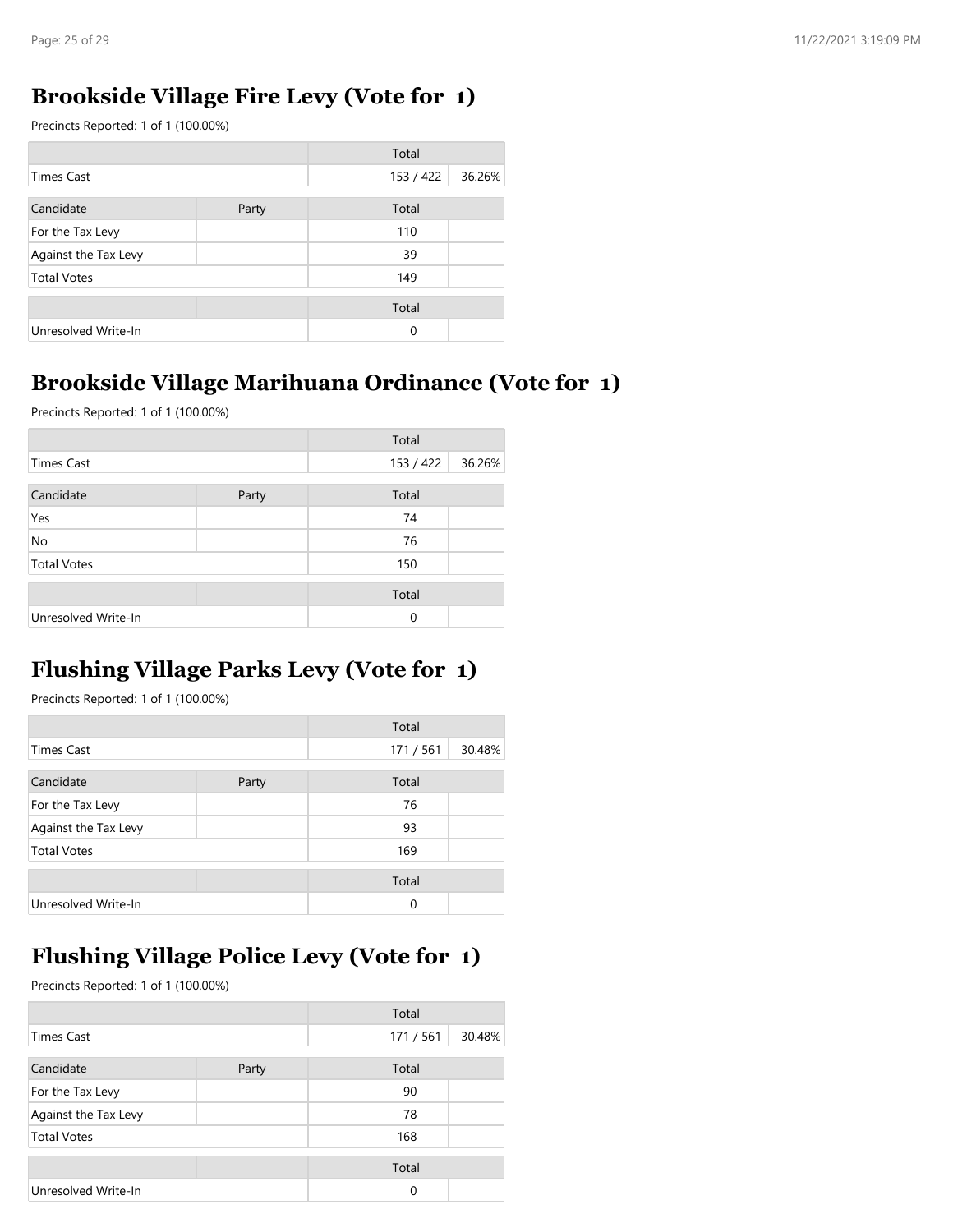### **Holloway Village Roads and Bridges Levy (Vote for 1)**

Precincts Reported: 1 of 1 (100.00%)

|                      |       | Total  |        |
|----------------------|-------|--------|--------|
| <b>Times Cast</b>    |       | 60/193 | 31.09% |
| Candidate            | Party | Total  |        |
| For the Tax Levy     |       | 37     |        |
| Against the Tax Levy |       | 23     |        |
| <b>Total Votes</b>   |       | 60     |        |
|                      |       | Total  |        |
| Unresolved Write-In  |       | 0      |        |

#### **Morristown Village Marihuana Ordinance (Vote for 1)**

Precincts Reported: 1 of 1 (100.00%)

|                     |       | Total  |        |
|---------------------|-------|--------|--------|
| <b>Times Cast</b>   |       | 52/179 | 29.05% |
| Candidate           | Party | Total  |        |
| Yes                 |       | 24     |        |
| No                  |       | 28     |        |
| <b>Total Votes</b>  |       | 52     |        |
|                     |       |        |        |
|                     |       | Total  |        |
| Unresolved Write-In |       | 0      |        |

#### **Powhatan Point Village Marihuana Ordinance (Vote for 1)**

Precincts Reported: 1 of 1 (100.00%)

|                     |       | Total     |        |
|---------------------|-------|-----------|--------|
| Times Cast          |       | 217 / 959 | 22.63% |
| Candidate           | Party | Total     |        |
| Yes                 |       | 88        |        |
| No                  |       | 124       |        |
| <b>Total Votes</b>  |       | 212       |        |
|                     |       | Total     |        |
| Unresolved Write-In |       | 0         |        |

### **Yorkville Village Current Expenses Levy (Vote for 1)**

|                      |       | Total  |        |
|----------------------|-------|--------|--------|
| <b>Times Cast</b>    |       | 82/278 | 29.50% |
| Candidate            | Party | Total  |        |
| For the Tax Levy     |       | 50     |        |
| Against the Tax Levy |       | 30     |        |
| <b>Total Votes</b>   |       | 80     |        |
|                      |       | Total  |        |
| Unresolved Write-In  |       | 0      |        |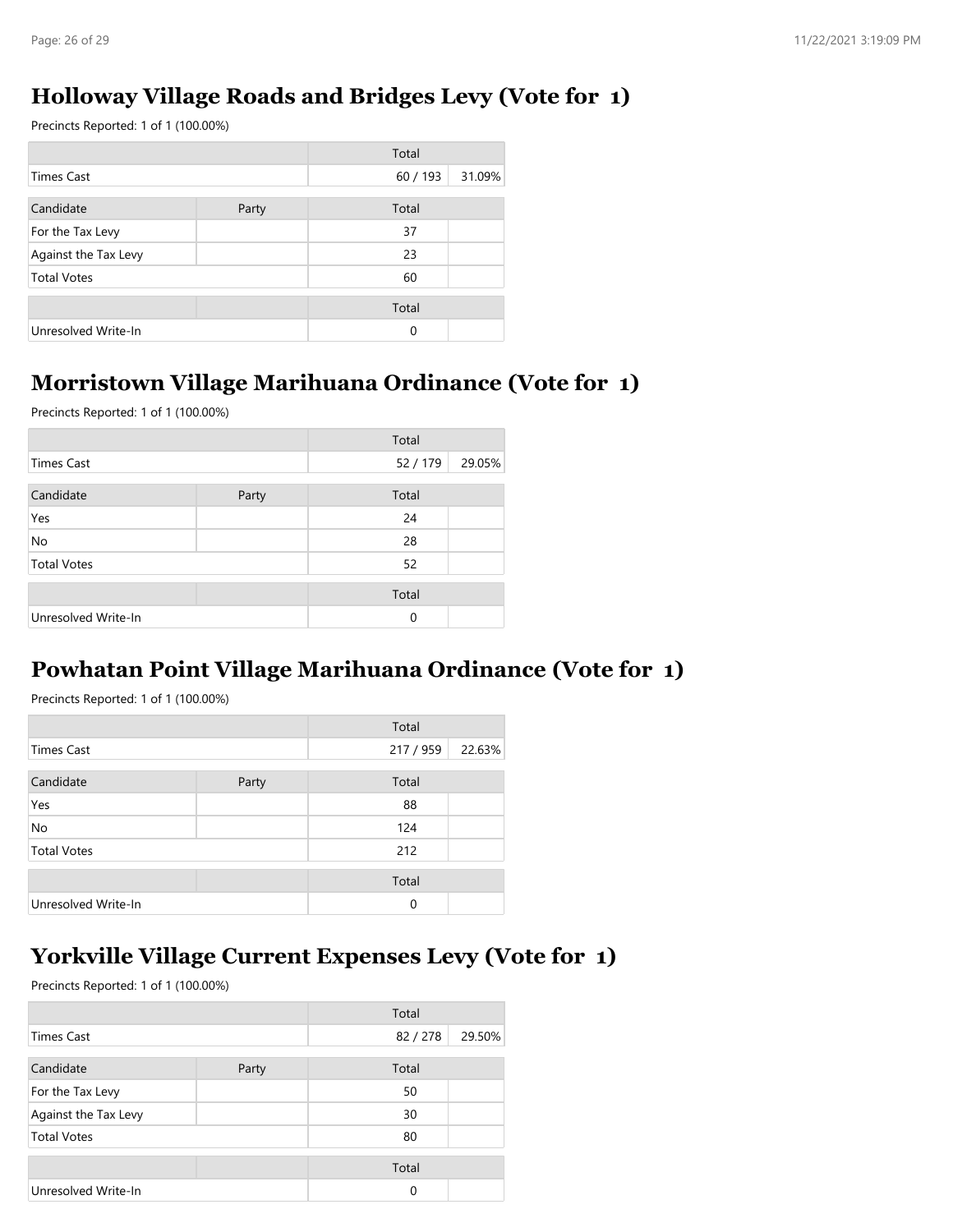### **Yorkville Village Police Levy (Vote for 1)**

Precincts Reported: 1 of 1 (100.00%)

|                      |       | Total    |        |
|----------------------|-------|----------|--------|
| <b>Times Cast</b>    |       | 82/278   | 29.50% |
| Candidate            | Party | Total    |        |
| For the Tax Levy     |       | 48       |        |
| Against the Tax Levy |       | 31       |        |
| <b>Total Votes</b>   |       | 79       |        |
|                      |       | Total    |        |
| Unresolved Write-In  |       | $\Omega$ |        |

## **Yorkville Village Marihuana Ordinance (Vote for 1)**

Precincts Reported: 1 of 1 (100.00%)

|                     |       | Total  |        |
|---------------------|-------|--------|--------|
| <b>Times Cast</b>   |       | 82/278 | 29.50% |
| Candidate           | Party | Total  |        |
| Yes                 |       | 47     |        |
| No                  |       | 34     |        |
| <b>Total Votes</b>  |       | 81     |        |
|                     |       | Total  |        |
| Unresolved Write-In |       | 0      |        |

## **Flushing Township Roads and Bridges Levy (Vote for 1)**

Precincts Reported: 2 of 2 (100.00%)

|                      |       | Total     |        |
|----------------------|-------|-----------|--------|
| <b>Times Cast</b>    |       | 109 / 482 | 22.61% |
| Candidate            | Party | Total     |        |
| For the Tax Levy     |       | 58        |        |
| Against the Tax Levy |       | 48        |        |
| <b>Total Votes</b>   |       | 106       |        |
|                      |       | Total     |        |
| Unresolved Write-In  |       | 0         |        |

## **Mead Township Roads and Bridges Levy (Vote for 1)**

|                      |       | Total       |        |
|----------------------|-------|-------------|--------|
| <b>Times Cast</b>    |       | 454 / 1,482 | 30.63% |
| Candidate            | Party | Total       |        |
| For the Tax Levy     |       | 313         |        |
| Against the Tax Levy |       | 134         |        |
| <b>Total Votes</b>   |       | 447         |        |
|                      |       | Total       |        |
| Unresolved Write-In  |       | 0           |        |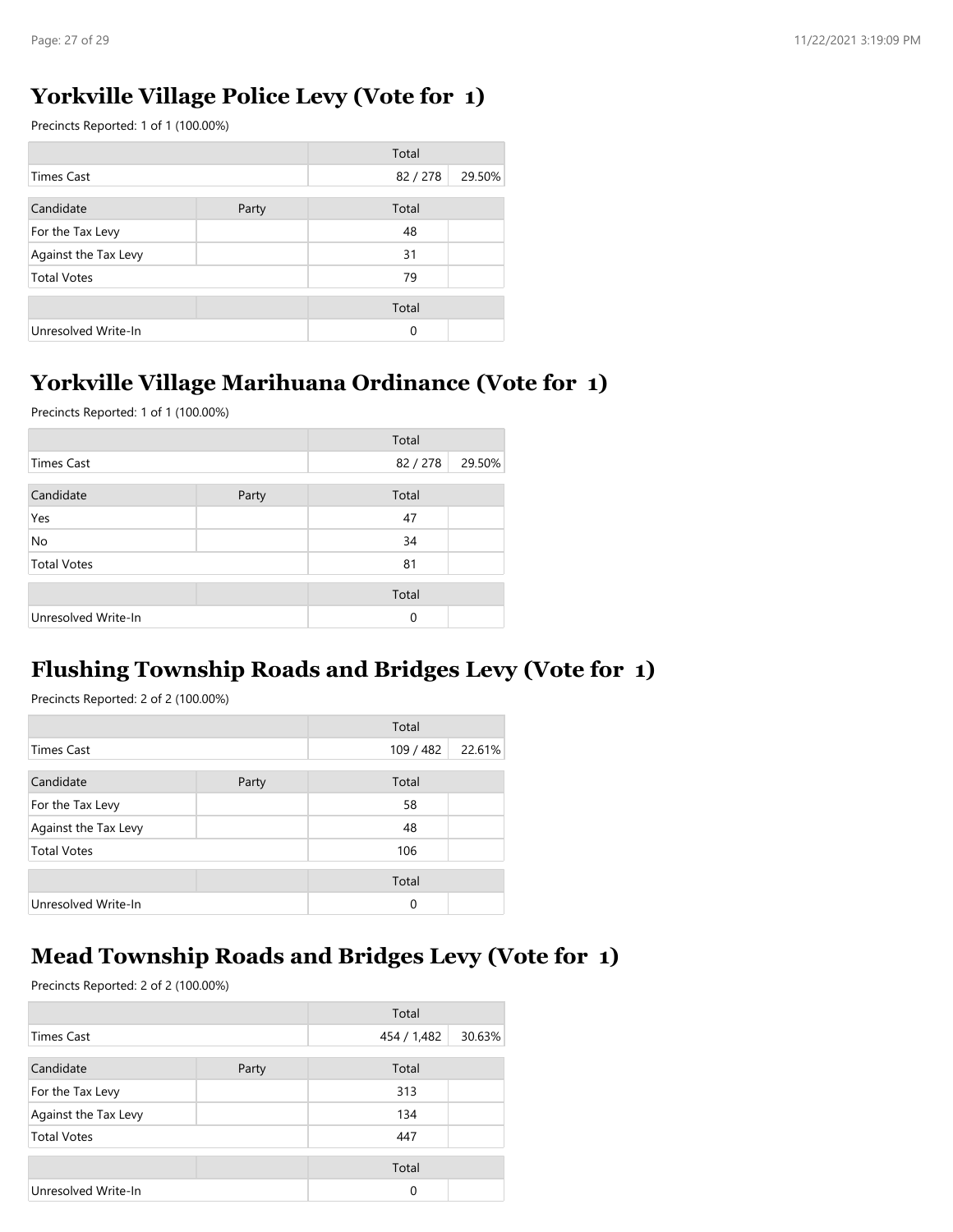### **Somerset Township Roads and Bridges Levy (Vote for 1)**

Precincts Reported: 2 of 2 (100.00%)

|                      |       | Total     |        |
|----------------------|-------|-----------|--------|
| Times Cast           |       | 309 / 735 | 42.04% |
| Candidate            |       | Total     |        |
|                      | Party |           |        |
| For the Tax Levy     |       | 234       |        |
| Against the Tax Levy |       | 72        |        |
| <b>Total Votes</b>   |       | 306       |        |
|                      |       | Total     |        |
| Unresolved Write-In  |       | $\Omega$  |        |

## **Warren Township Park Levy (Vote for 1)**

Precincts Reported: 1 of 1 (100.00%)

|                      |       | Total  |        |
|----------------------|-------|--------|--------|
| Times Cast           |       | 82/278 | 29.50% |
| Candidate            | Party | Total  |        |
| For the Tax Levy     |       | 57     |        |
| Against the Tax Levy |       | 24     |        |
| <b>Total Votes</b>   |       | 81     |        |
|                      |       | Total  |        |
| Unresolved Write-In  |       | 0      |        |

### **Barnesville Hutton Memorial Library Levy (Vote for 1)**

Precincts Reported: 11 of 11 (100.00%)

|                      |       | Total         |        |
|----------------------|-------|---------------|--------|
| <b>Times Cast</b>    |       | 1,524 / 5,047 | 30.20% |
| Candidate            | Party | Total         |        |
| For the Tax Levy     |       | 1,172         |        |
| Against the Tax Levy |       | 333           |        |
| <b>Total Votes</b>   |       | 1,505         |        |
|                      |       | Total         |        |
| Unresolved Write-In  |       | 0             |        |

## **St. Clairsville Public Library Levy (Vote for 1)**

|                      |       | Total          |        |
|----------------------|-------|----------------|--------|
| <b>Times Cast</b>    |       | 3,044 / 10,110 | 30.11% |
| Candidate            | Party | Total          |        |
| For the Tax Levy     |       | 2,329          |        |
| Against the Tax Levy |       | 691            |        |
| <b>Total Votes</b>   |       | 3,020          |        |
|                      |       | Total          |        |
| Unresolved Write-In  |       | $\Omega$       |        |